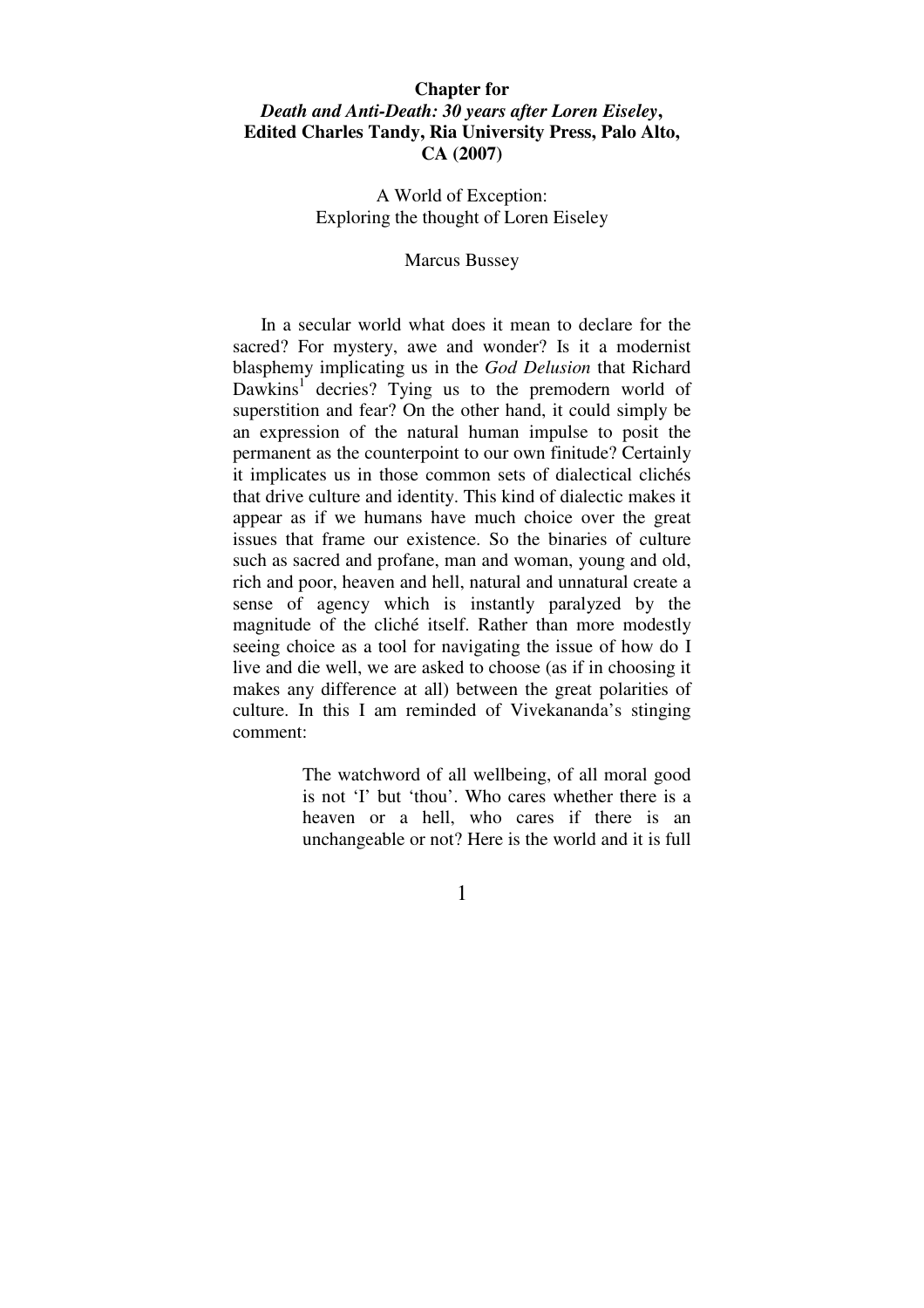of misery. Go out into it as Buddha did, and struggle to lessen it or die in the attempt. $2$ 

 Certainly death is a cliché, an apostrophe in life that reminds us to be faithful to today. It is a goad to action both in the field of existential expression and in the fields of scientific and creative enquiry. Yet, as Julia Kristeva points out, the clichés keep on flowing through our cultural membrane and bolstering the dialectical positions of profane and sacred protagonists:

> The evolution of the clichés that we have experienced until now continues to evolve, both the sacred side and the blasphemous one, for which the exact forms have yet to be determined.<sup>3</sup>

 Death, being something both sacred and profane, is a magnet for clichés and certainly as it morphs through the statistical maze that is the labyrinth of the Western bureaucratic mind we find it dancing a weird dance. Jacques Derrida thus observed, "You know, of course, that one does not count the dead in the same way from one corner of the globe to the other" $4$ . In fact counting goes out the window in the shadow of Stalin's comment that "One death is a tragedy; a million is a statistic." A cliché is also a kind of statistic, it distances and shelters us from some naked experience of vulnerability. And we need sheltering. The moment the first human discovered death as an event horizon was the moment when culture was born, because in that moment of raw awareness we began searching for meaning: For a "why?" to our own finitude.

 Yet something so legion and so unique does weave its own kind of poetry. It reminds us, as the poet Wendell Berry acknowledges, that "we are what we have lost"<sup>5</sup>. For Loren Eiseley this link between loss and identity was the source of the pathos he felt and so soulfully expressed in the face of

 $\mathcal{L}$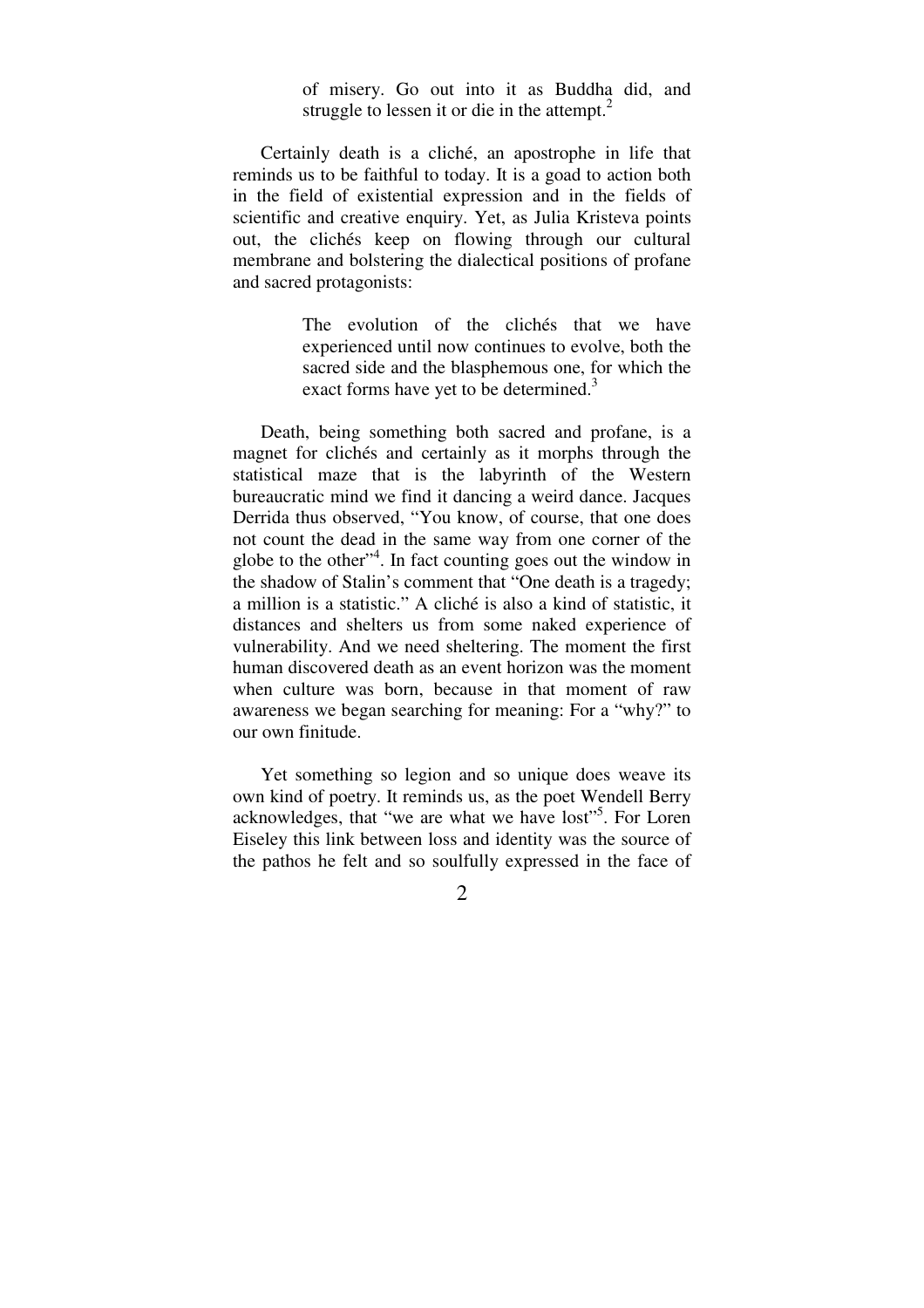Modernity. It is the source of what he describes as the 'penumbral rainbow' that clothes us all in our humanness. It is the other side to our ephemeral selves: "This rainbow, which exists in all heads and dies with none, is the essential part of man. Through it he becomes what we call human, and not otherwise. Man is not a creature to be contained in a solitary skull…"<sup>6</sup> .

 This chapter proposes to explore this aporia – the tension between the finitude of personal existence and the poetic revelation that universalizes the human condition and builds on a longing for infinity. The back drop to this story is Eiseley's concern that the future will witness the extinction of both the human race and life on the planet. It is not that he is concerned so much that an errant star such as Eta Carinae (only 7500 light years from us and 'decidedly unstable'<sup>7</sup>) might explode and wipe the planet out; rather it is human folly itself that broods permanently in his peripheral vision: "The future, formidable as a thunder cloud, is still inchoate and unfixed upon the horizon".<sup>8</sup> This is both embodied in that rhetorical cliché the 'bomb'; yet it is also a physical morbid evolution that he seeks simultaneously to grasp and escape with considerable rye ambivalence: "The beginning and the end are dying in unison and the one is braver than the  $other$ <sup>",9</sup>.

## **An Historical Turning Point**

 Carlo Ginzburg captures this possibility and its historical relevance to both the individual and society:

> The possibility that the human race may be destroyed, a possibility that in itself constitutes a decisive historical turning point, has exerted and will exert its influence respectively on the lives of every future generation and on the fragments of memory of every generation that passes or has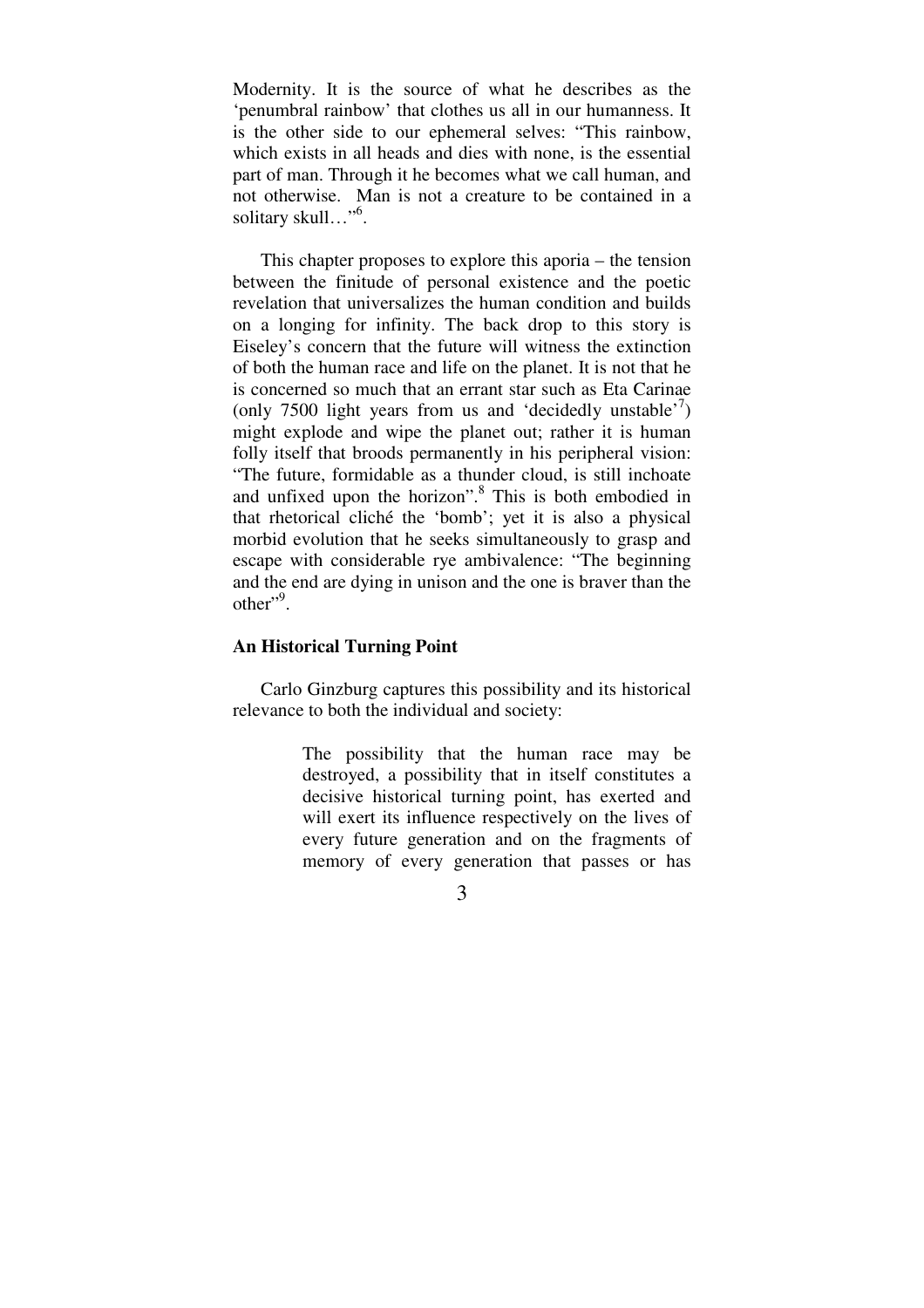passed : and this includes those of whom Aristotle wrote, 'ten thousand years in the past or the future.' At the same time, the sphere of what Aristotle called 'common law' seems to have become much broader. But to express compassion for those distant fellow humans would be, I suspect, an act of mere rhetoric. Our capacity to pollute and destroy the present, the past, and the future is incomparably greater than our feeble moral imagination.<sup>10</sup>

 Ginzburg identifies the general historical condition that establishes a boundary, not unlike death itself in its uniqueness, that challenges each generation with that common law, that order of existence which reflects upon, folds in on, the unique embedded in the general. This is what Walter Benjamin alludes to constantly in his thought as Theodor Adorn notes. For him Benjamin's explorations are:

> …not directed to the ahistorical at all, but rather to what is temporarily determined and irreversible ... Benjamin's images are not linked with nature as moments of a self-identical ontology but rather in the name of death, of transience as the supreme category of natural existence, the category toward which Benjamin's thought advances. What is eternal in them is only the transient. $11$

 Eiseley similarly distinguishes between the natural process of death, its 'self-identical ontology', and its cultural construction, not in the nuanced way that Benjamin does but in the allegorical manner of the poet story teller who holds the general and the unique simultaneously in the palm of his hand. Yet, like Benjamin his reference point is in the multiplicity of the human moment that "unconsciously resents continuity and causality; [humanity] is *event*driven $"$ <sup>12</sup>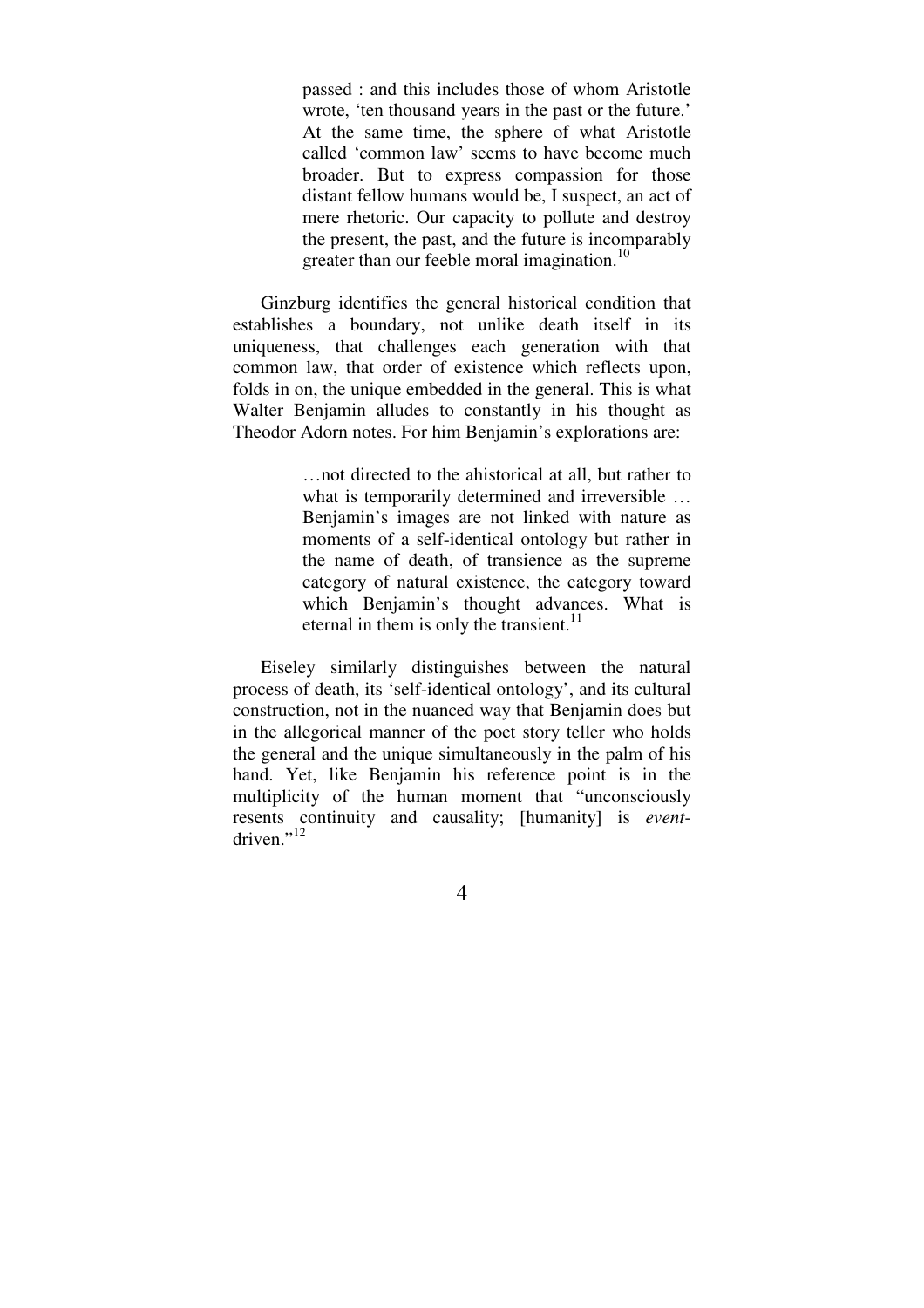In this context the sacred becomes a legitimate response to the bounded and unique nature of death as a category. It is an event-driven response to the extreme isolation of a generalized condition and what Eiseley describes as "the wound of time"<sup>13</sup>. He uses this wound to adopt a somewhat paradoxical approach to human finitude. Generalizing from the phenomena he plays the 'anticipatory man' as witness to a possible future mass death. Much of his work can thus be read as a mourning for the not yet dead.

# **Mourning the Future?**

 Generally, the relationship we have with the Other can be seen to embody the awareness that one of those in the relationship will predecease the other. There is always, implicit in the connection with another human being, the unwritten awareness that one will out live the other and perform the public and private rights of mourning. In Eiseley's thinking this relationship, across time, as Ginzburg, via Aristotle acknowledges, is inverted and he mourns with poetic clarity for the human death-to-come. Yet, is this logically coherent? Following the Zen koan that asks, what is the sound of one hand clapping? Is Eiseley, through the power of a prophetic imagination, able to bear witness, and thus mourn, in anticipation, the end of humanity or life? We must recognize that the fertility of Eiseley's dark dreams are a source of much of his bearing witness for humanity, as he states: "I dream, and because I dream, I severally condemn, fear, and salute the future"<sup>14</sup>.

 Or, when that end ultimately arrives, will the concept of bearing witness be meaningless? Just as the existential conundrum of the Zen koan confronts us, so does the existential relationship of witnessing that which lies beyond any witnessing (unless the Godhead witnesses) calls us to account as mourners *in absentia.*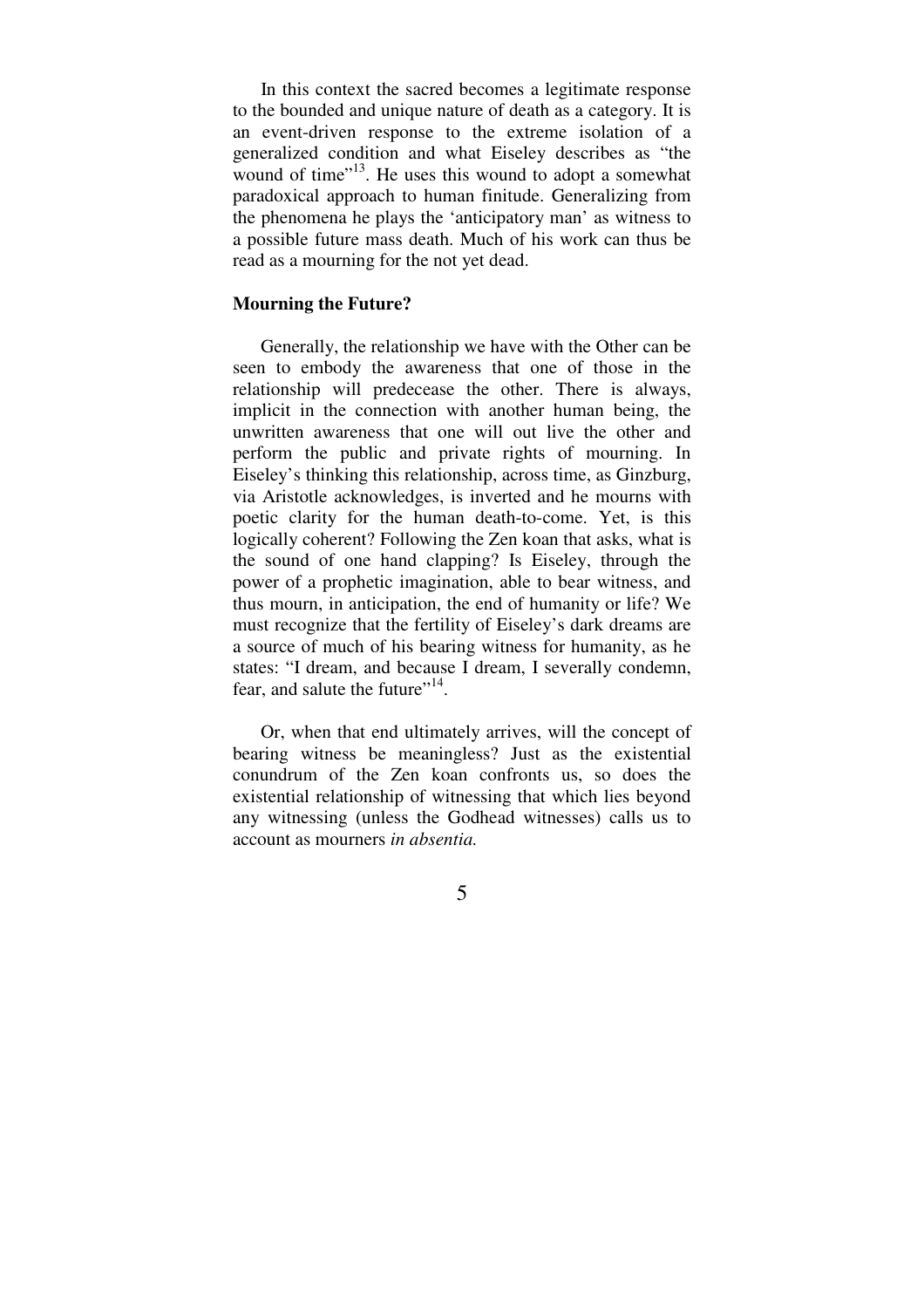In fact, can we mourn for the end of a generalized condition? Does the work of mourning imply the specific? The personal connection that generates the act? Perhaps not. It is possible for us to mourn, to feel the bitterness of the loss that occurred in the mass genocides of the twentieth century. Yet is this work of mourning, a retrospective mourning, the same as the prospective mourning that resonates though out much of Eiseley's opus?

### **Death as Entertainment**

 Eiseley does have good company though. There are others who have engaged in forms of prospective witnessing and ironic mourning. Socrates for instance engaged a celebratory and ironic mourning with family and friends, basically holding his own wake, before suiciding<sup>15</sup>; similarly, John Cleese recently gave his own ironic eulogy<sup>16</sup>. Death, and our witnessing of it, therefore can often be a form of entertainment - certainly the reportage of it has become so. Plato may have dramatized Socrates final moments, and the dramatic intensity cannot be denied, but the image of death captured on film raises death to an art form that has previously eluded our culture. Susan Sontag only recently observed, "To catch a death actually happening and embalm it for all time is something only cameras can do..."<sup>17</sup>. The relationship caught in such images is mysterious, something in our humanity is both challenged and affirmed. Commenting on the image of a 1968 street execution in Vietnam, Sontag concludes:

> As for the viewer, this viewer, even many years after the picture was taken…well, one can gaze at these faces for a long time and not come to the end of the mystery, and the indecency, of such cospectatorship.<sup>18</sup>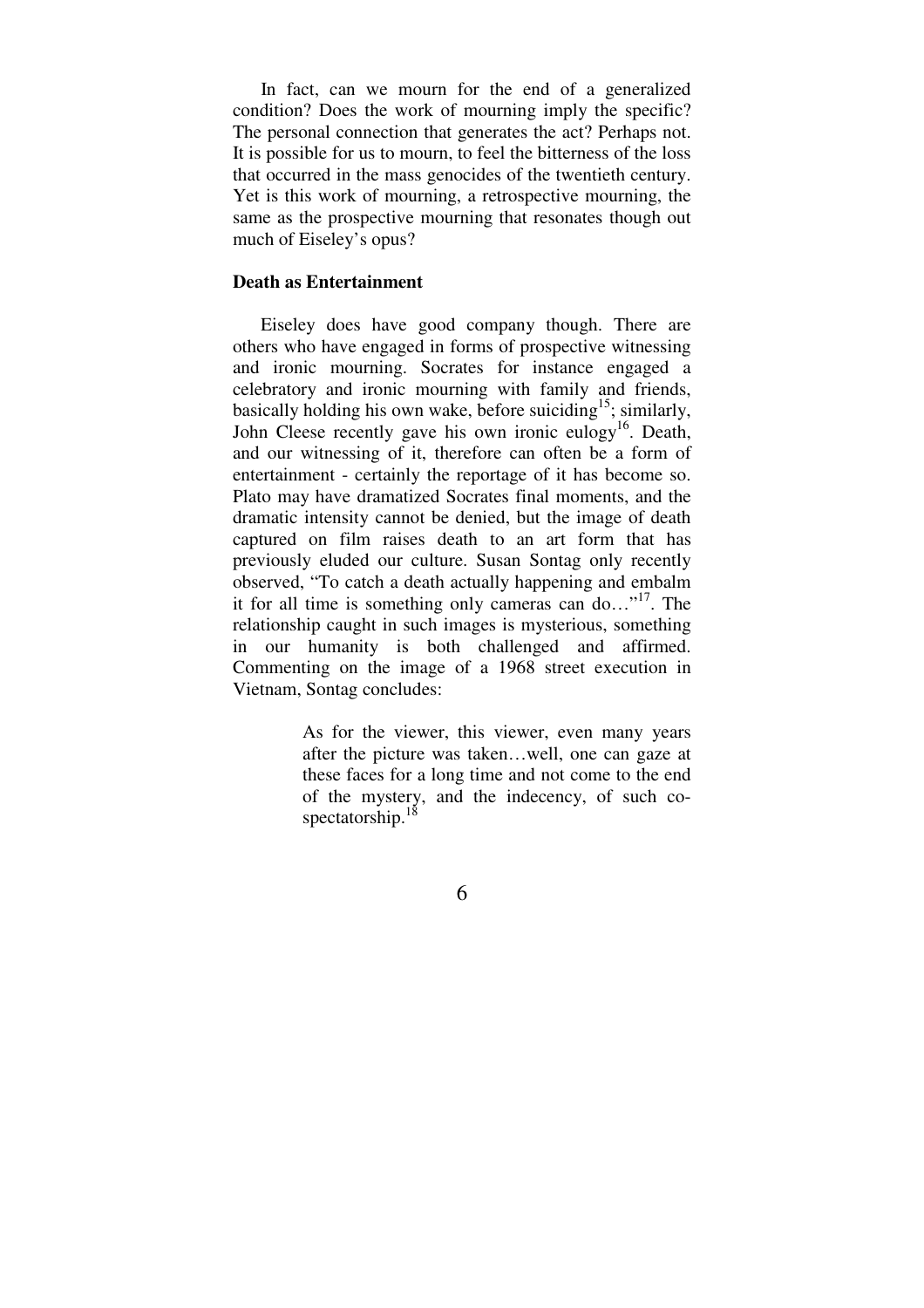Judith Butler<sup>19</sup>, in her meditation on the effect of the 2001 attack on the Twin Towers on the American psyche, also points to this connection with the other through image. For her the entertainment value is overwhelmed by the moral dimension of the image of the other. Yet, there is no doubt that for many there was something horrifyingly fascinating about the repeated running of the images of the towers tottering and people leaping to their deaths. One of my students told me his grand father had described the coverage as 'Great TV'. To comprehend such a statement requires an appreciation of the vast distance that is the other face of the immediacy – and indecency – of the image. When human vulnerability is presented graphically through the medium of television it can be sentimentalized, romanticized, cauterized, even sanitized – yet it is always dramatized.

 The mythic nature of our confrontation with something beyond simulacra<sup>20</sup> hinges on our ability, via a sensed universal condition of vulnerability, to identify with the image. Yet that identification takes many routes and is openly manipulated by the mass media as a form of political and aesthetic craft. So how we respond to the image of death is constructed according to the context. Derrida, thus observed that there was a formulaic, mantric, quality to the intonation of the phrase 9/11 in the weeks following the horror of the attack<sup>21</sup>. The purpose of this repetition is in part to comprehend the incomprehensible. The repetition of the images of the planes flying into the towers, the people leaping to their deaths, the cloud of dust as the buildings imploded, all follow this line of representing the incomprehensible. Trying to meet in that moment the evil that humans are capable of, trying also to objectify and distance ourselves from it. When the wound is successfully cauterized then the image becomes 'Great TV'. Yet at that moment the real terror emerges as we have ceased to identify with the wound and are capable of its repetition.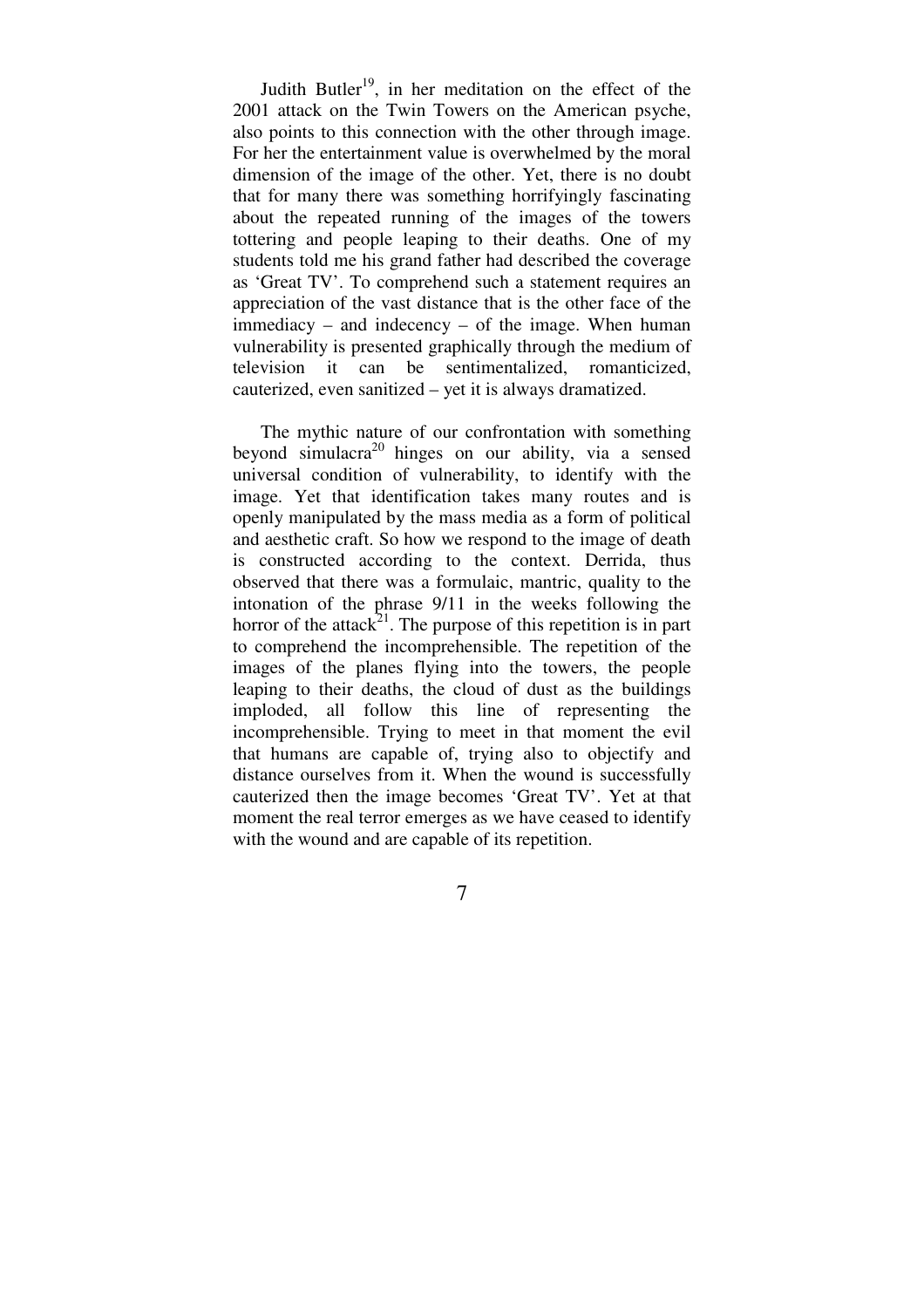Butler captures this paradox, and its implications, when she observes:

> We have been turned away from the face, sometimes through the very image of the face, one that is meant to convey the inhuman, the already dead, that which is not precariousness and cannot, therefore, be killed; this is the face that we are nevertheless asked to kill, as if ridding the world of this face would return us to the human rather than consummate our own inhumanity<sup>22</sup>.

# **Forgetfulness and Memory**

 When death is represented in the face of the Other we are confronted with the tension that forever exists between the micro and the macro, between representation and the represented. Eiseley moves between these frames in his own rhetoric, inviting the reader in to an intimate world of personal narrative and then shifting focus and drawing grand conclusions. The weaving of personal history with broader cultural history is characteristic of Eiseley's approach to cultural studies. One concern central to his critique of modernity is forgetfulness and memory. Thus for Eiseley to collectively forget history is to invite a death of the mind and evoke a dark future.

> Those individuals who persist in pursuing the mind-destroying drug of constant action have not alone confined themselves to an increasingly chaotic present – they are also, by the deliberate abandonment of their past, destroying the conceptual tools and values that are the means of introducing the rational into the oncoming future.<sup>23</sup>

 There is a problem here of course, in that the future we face is not the stable future of a steady state world. Knowing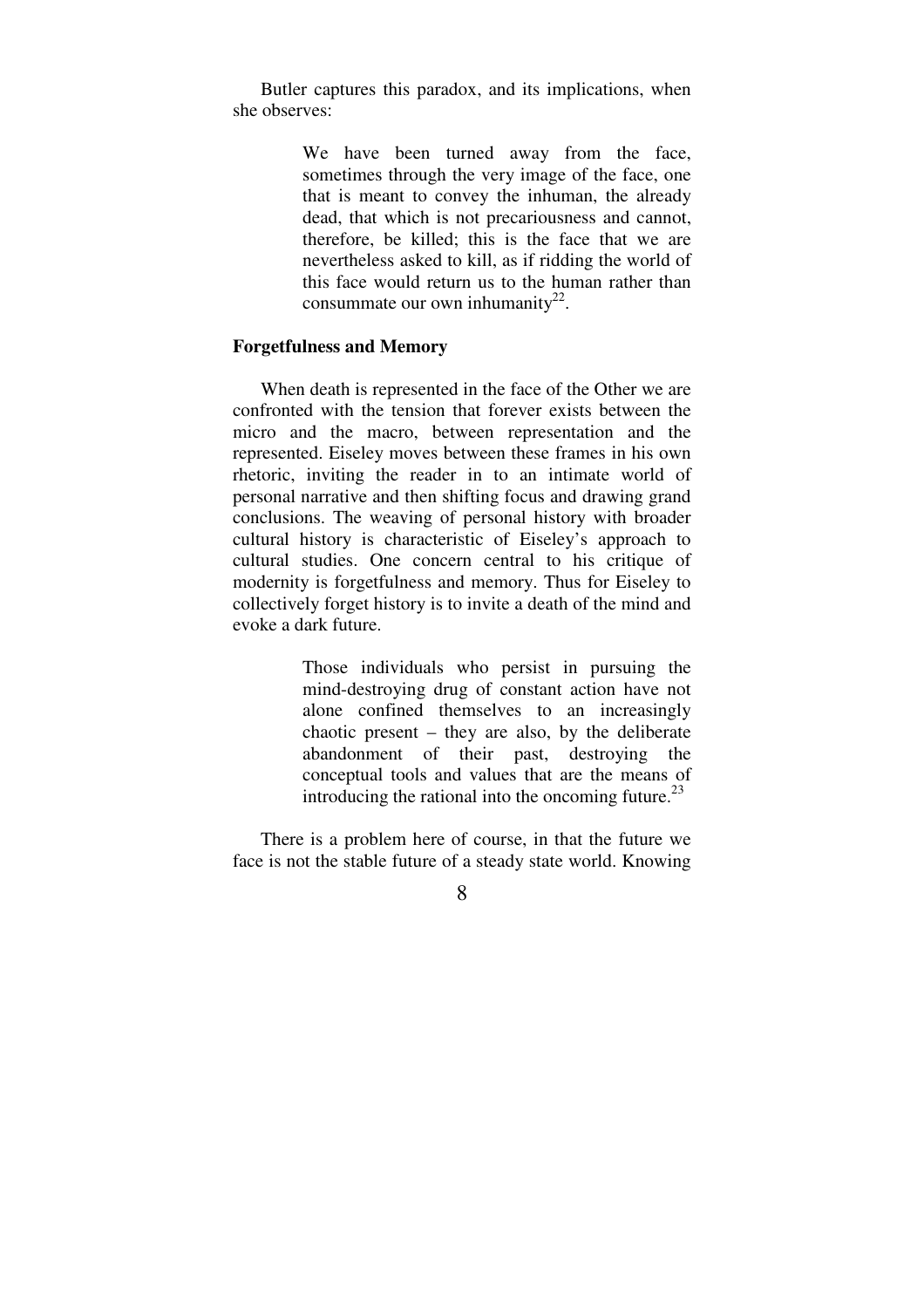the past will not necessarily provide the ready map Eiseley feels we need to 'rationally' negotiate a future in which the quality of issues facing the human species is substantially different. Thus we might ask how will the knowledge of the past help us deal with the emergent future which contains the development of transhumanity, cyborgs, and life extension processes that promise vastly lengthened lives? Furthermore, how will such knowledge help humanity deal with issues relating to civilizational engagement and conflict, as the global theatre of human action shrinks and insists upon dialogue, negotiation and compromise as the preface to the emergence of a diverse, yet coherent global human civilization? For Eiseley, with his intimate internal connection with the past he is inclined to see the impoverished present of a suddenly affluent and self obsessed 'mass' America as the litmus for future possibilities, even though he acknowledges the tension between technological razzle-dazzle and the human "hunger for psychological composure and peace"<sup>24</sup>.

# **Myth**

 Eiseley's position in this process is a prophet of the human *mythos*. His work is all about the recovery of the memory of who we are. Memory, shimmers on his pages in anecdote, metaphor and myth. Thus he notes, "Men have long memories when the memories are clothed in myth<sup>"25</sup>. He captures the sense of the newness of the human predicament by anchoring it in the nature of the human psyche, a future awaits, but what is it? What does it hold? "We have brought with us out of the forest darkness a new unprophesiable world – a latent, lurking universe within our heads<sup> $5,26$ </sup>.

 It is this unprophesiable world that holds both the key to the future as well as its peril. Eiseley mourns our loss of innocence. Yet, he does not trust humanity to overcome its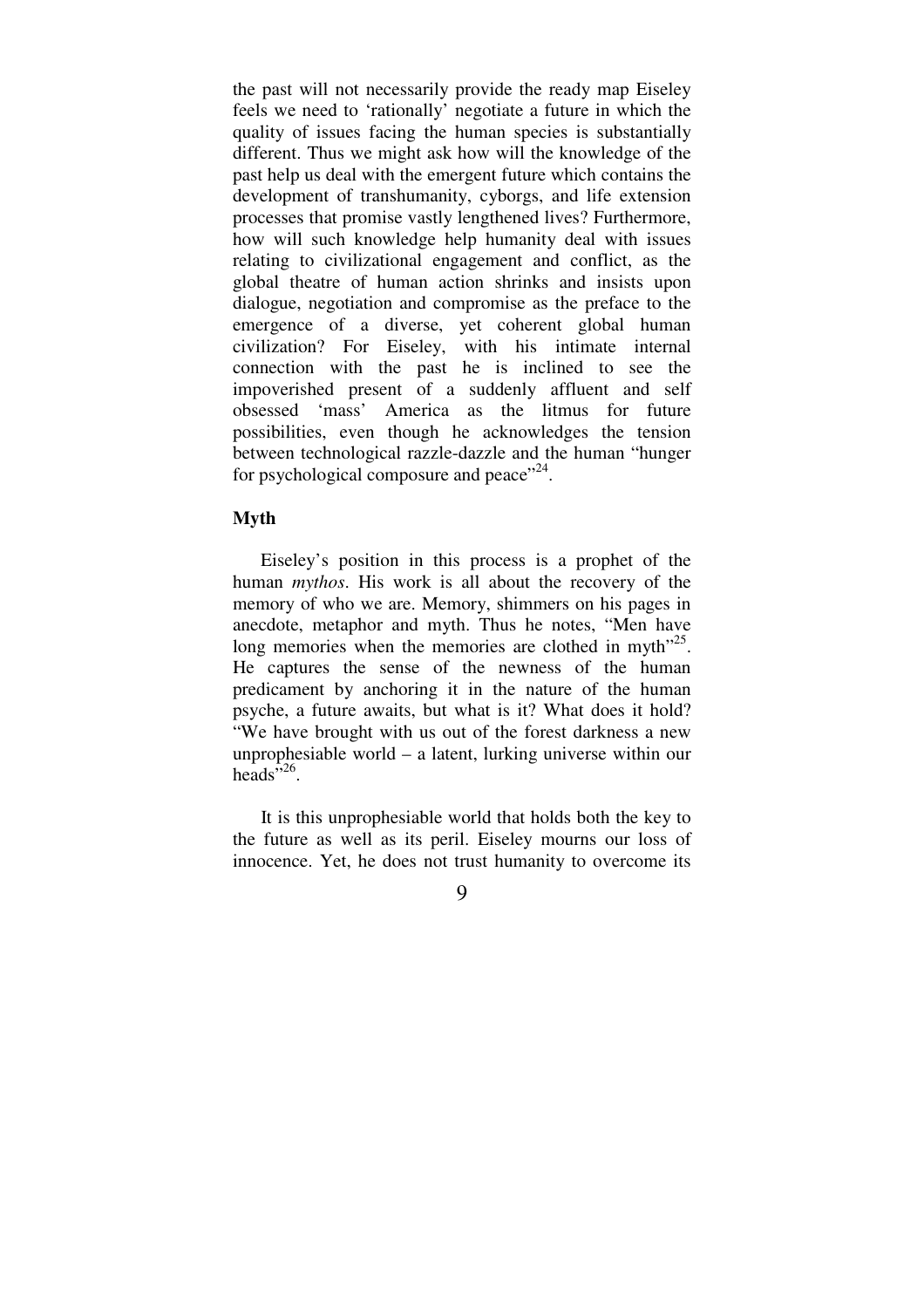own finitude. So his diagnosis is plaintive, rich with the ecstatic quality of an epic dirge, yet openly askance in the face of a death of identity which validated the human as a member of a conscious community of adventurers. The question of inheritance is heavy in Eiseley, for he cannot see, as Socrates may have seen, a possible recipient of the human legacy. For, if we follow Glen Most's<sup>27</sup> argument that by offering a cock to Asclepius Socrates, the product of an oral tradition, was anointing Plato, the producer of a written tradition, as his successor, we can find no such disciple for Eiseley, who would have rejected such an idea in any case. Eiseley writes as one at the end of a lineage. Socrates however, has an heir who at the time of his death had been ill, but who was recovering. The relationship between Socrates and Plato is thus formalized and both a given a sense of continuity and purpose, as Most points out:

> Socrates' philosophy will not be lost together with Socrates, but can be entrusted to a disciple worthy of it; the death of the oral philosopher founds Plato's written philosophy. And on the other hand, the rescue of the group may correspond to a deeper rescue of Plato himself. For on this view his recovery enjoins upon him responsibilities, to Socrates and to his philosophy, which he had not had before. Before this illness he had been just a disciple: now Socrates has legitimated him as his heir. $^{28}$

### **Heroic Isolation**

 Yet there is no such recognition for Eiseley who stands isolated and alone, faced with a sense that something has come to an end and yet unable to really grasp at what, beyond consumerism and spiritual alienation, might represent the future. Thus he observes: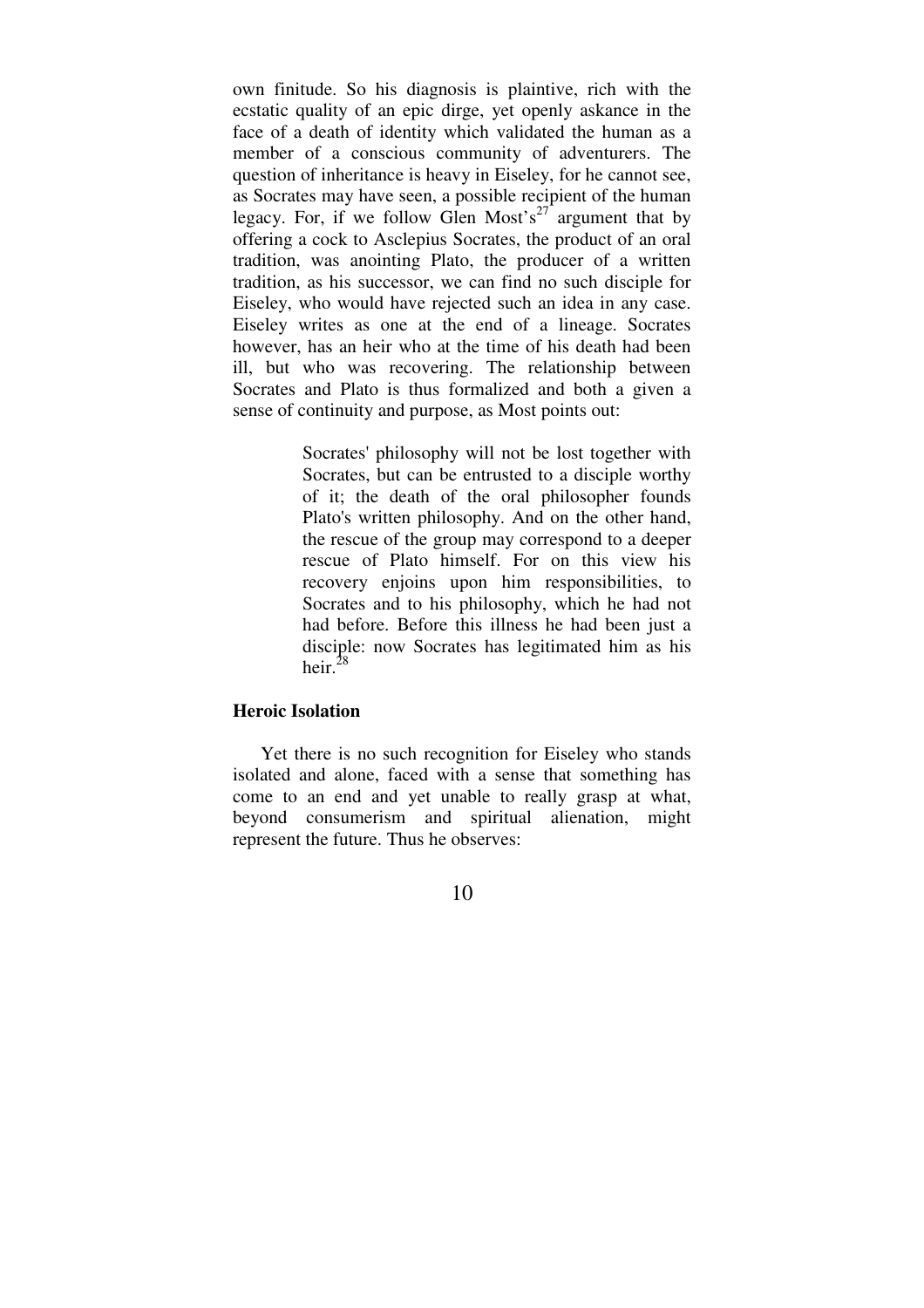'There is no loneliness,' once maintained the Egyptologist John Wilson, 'like the loneliness of a mighty place fallen out of its proper service to man.' Perhaps the same loneliness inevitably haunts modern man himself, that restless and vacant eyed wanderer through the streets of cities, that man of ruinous countenance from whom the gods have hidden themselves.<sup>29</sup>

 To adopt Eiseley's mythic stance, he appears like Odysseus standing at the mouth of the underworld<sup>30</sup>. He is a voice for the Other – the future-past of humanity – that has been abandoned in the rush for control over the material world. Yet I feel he underestimated the forces involved in this great struggle to redefine both meaning and relationship. Richard Slaughter with the present author<sup>31</sup> discuss this issue and the role prophets like Eiseley play when looking at the world's problems. As an early commentator on breakdown in the coherence of long established systems, Eiseley is unable to see beyond them. Yet, a futures approach is inherently hopeful. One can live either as an optimist or a pessimist. The Israeli politician Shimon Peres made this point in a recent interview:

> An optimist and a pessimist die the same way; they only live differently. I prefer to live as an optimist. 32

 Eiseley, the pessimist, was sounding an early warning call and can be seen as a prophet of the fall who saves the future by seeing its end. Slaughter with Bussey put it this way:

> We can  $\ldots$  focus on the underlying breakdowns of meaning that have occurred (and are occurring) within all cultures affected by industrialized values and assumptions. Once again, focusing on 'the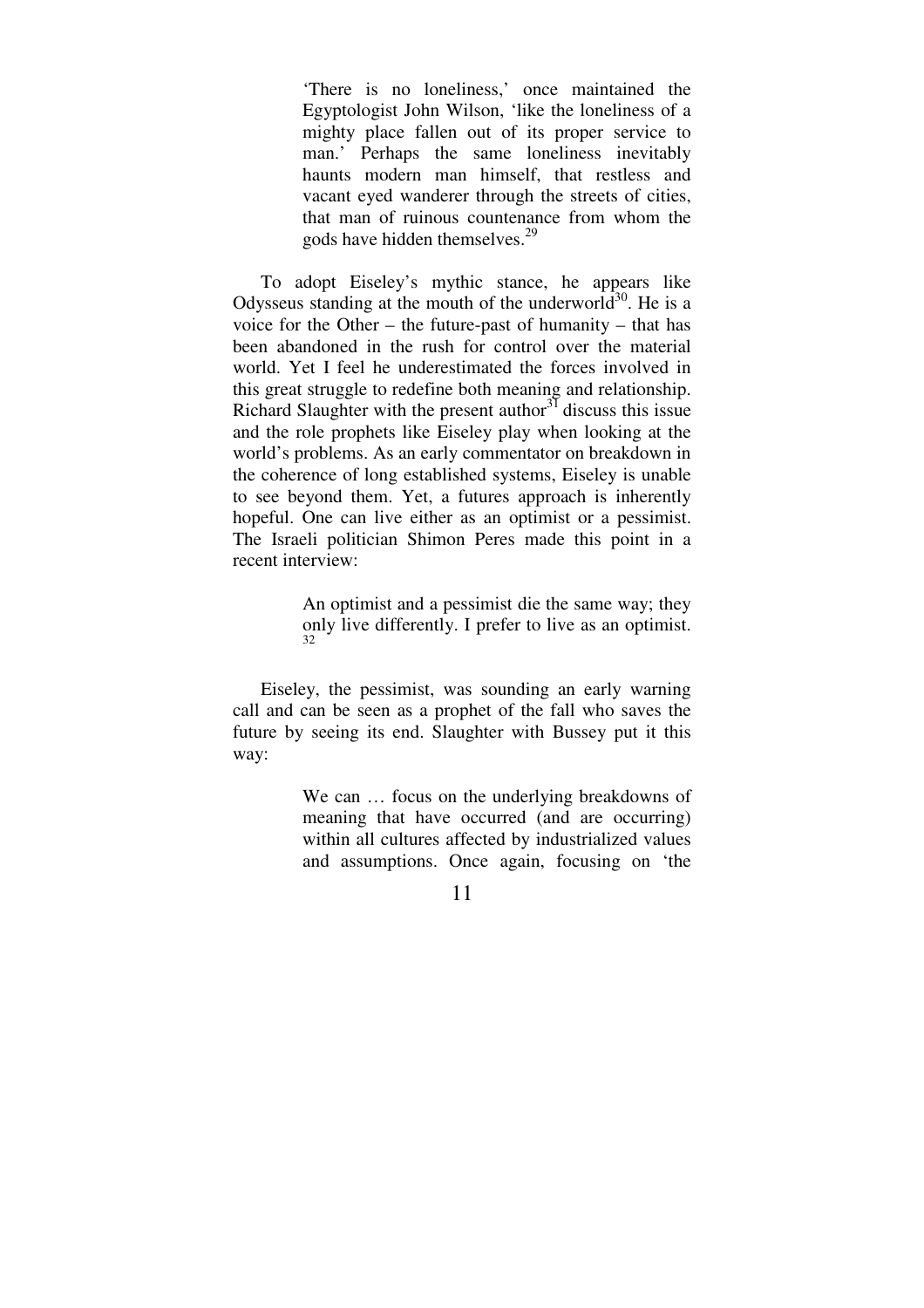breakdown' could be misconstrued if it were taken to be merely an attack on existing structures. However this is not the case. It is a necessary stage of diagnosis. *Knowing what has gone wrong constitutes an important step in putting things right*. 33

 This perspective takes the future – its possible trajectories and implications – as a principle for present action. The prophet and the statistician both have a place in this world, as do the policy makers, the politicians and the citizen. The non-human dimensions of the gaian-system also have a voice as weather patterns, extinction rates and seductive sunsets. In this context Eiseley laments the death of a system, he points to the renewal of a sense of responsibility that calls us to action. Death, as was noted above, forges relational ties. If a system has died, it too will be mourned by some while others turn with resolve to the development of a new order. In this context death becomes an invitation to action. The present at such times is lived as a deficit that awaits something – like the groom in a Persian *ghazal* awaiting the coming of the bride.

 In this sense Eiseley is representative of that point of emergent ecological consciousness Andrew Jamison<sup>34</sup> describes as 'the period of awakening'. This period he sees as the first in a series of phases that describe the emergence of environmental consciousness as a mass social perspective. What is essential to this phase is the recognition of absence – humanity is faced with a new context for which there are no maps to help negotiate the alien terrain. Ethics are necessary for any map to function and Jamison quotes environmentalist Aldo Leopold (1887-1948) in the 1940s calling for such an ethic to help humanity deal with the land and all that live on it.

# **A New Ethic, a New Humanism**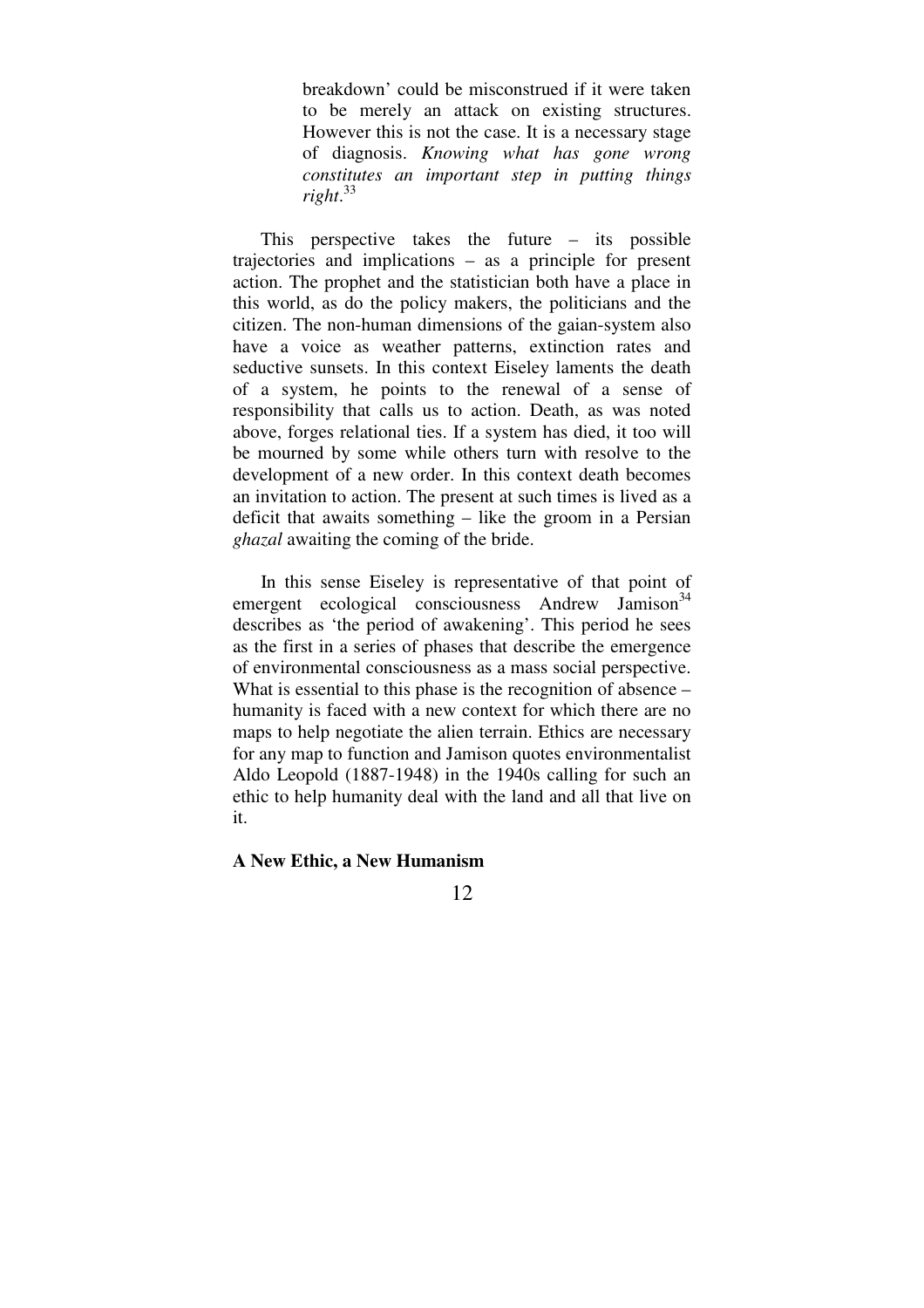Part of this ethic lies on an expansion of human literacy to reclaim some of that which we have, according to Eiseley, lost in our moving from the natural to the cultural realms of existence. He maps this literacy in the essay *The Golden Alphabet* in which 'man' (sic) the 'oracular animal' reads the environment and the 'mighty alphabet of the universe' in order to invoke and navigate the future<sup>35</sup>. He finds in the thinking of the axial thinkers, great souls such as Buddha, Jesus and Mohammed, the ethical and poetic thinking to reintegrate that which has been lost into the new paradigm that threatens, in the absence of a coherent ethical system, to overwhelm us. When the ethical imperatives of the natural meet those of the cultural a possible third world emerges that frames the possibility of a new humanism. This world is one in which 'man':

> … must now incorporate from the wisdom of the axial thinkers an ethic not alone directed toward his fellows, but extended to the living world around him. He must make, by way of his cultural world, an actual conscious re-entry into the sunflower forest he had thought merely to exploit or abandon. He must do this in order to survive. If he succeeds he will, perhaps, have created a third world which combines elements of the original two and which should bring closer the responsibilities and nobleness of character envisioned by the axial thinkers who may be acclaimed as the creators, if not of man, then of his soul<sup>36.</sup>

 A similar approach to ethical sustainability is to be found in abundance today and has been summarized in a recent work that this author co-edited with Sohail Inayatullah and Ivana Milojevic $3^7$ . Here this neohumanist ('neo' is Greek for 'new') approach is explored as a foundation for pedagogical futures and is described as a form of enacted, anticipatory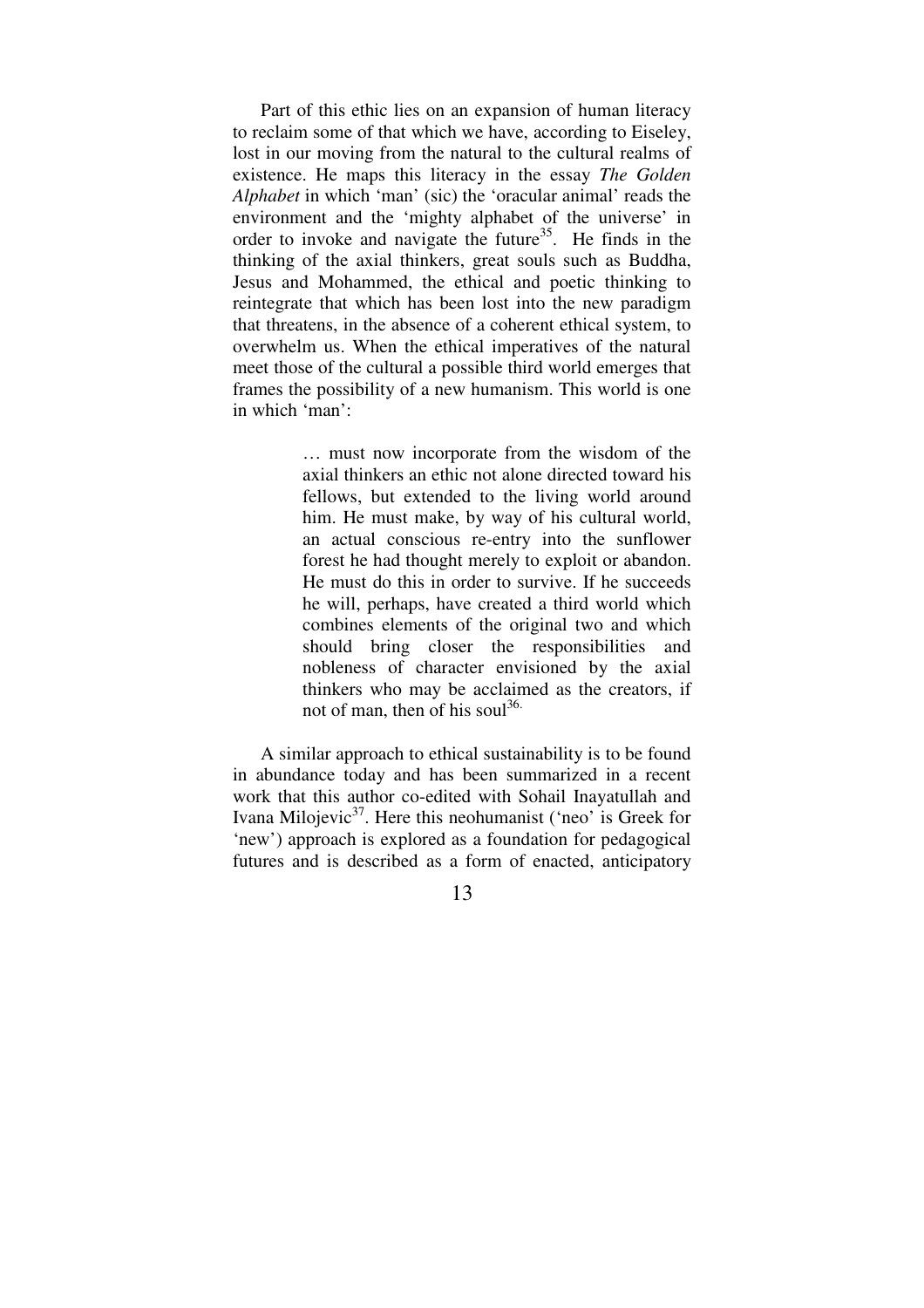spiritual holism: essentially an ethical approach to human systems. In the thirty years since the death of Eiseley the fulcrum of change has released an immense array of engagements with the issues that lie at the heart of Eiseley's concerns yet the issues are persistent and progress seems painfully slow.

 This new humanism's source of inspiration maps the encounter between civilizations<sup>38</sup> that has enriched both the ethical thinking of the current neohumanist mood, but also its aesthetic and mythic forms. The hybridity of the term 'neohumanism' itself illustrates this process. It has a Greek prefix linked to a Latin root and was coined by the Indian Tantric philosopher Prabhat Rainjan Sarkar (1921-1990). It draws on both critical and poststructural insights into reality while retaining its normative commitment to the social, economic and spiritual growth of all that is on the planet and in the universe.

# **A Layered Reality**

 The tension implied here between western critical rationality and the eastern synthetic rationality is maintained by negotiating reality as a layered field in which order morphs as we recognize context. This awareness is the source of the integrative rationality Eiseley posits as a tool for engaging the future<sup>39</sup>. For him, this was anchored in the past, in memory and myth and the ethical structures of the axial thinkers, yet it is also called for by new encounters and the emergent wisdom this evokes.

 This is a tension involved in the cultural temperaments of two distinctive ways of seeing the world. William Irwin Thompson<sup>40</sup> describes it in mythic terms as a shift between *thymos* to *psyche*, from group/collective to individual and sees it reflected in the generalized distinction between east and west, the female and the male (those dialectical clichés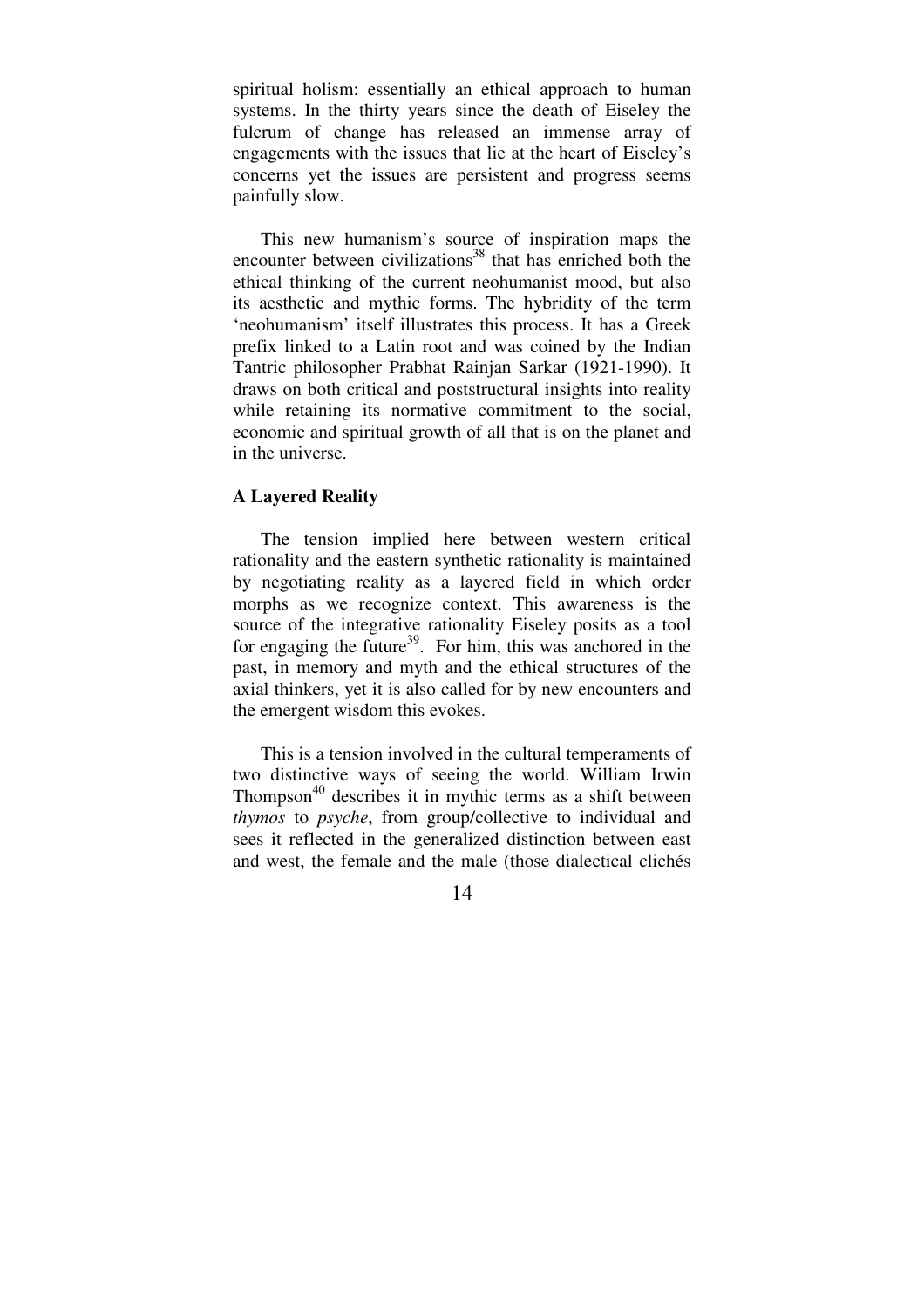again). In this we see various domains of human action privileged. When *thymos* is dominant the collective soul is seen moving between the shades of the underworld and conversing with animals and magicians; when *psyche* is dominant then the individual is found observing, as Odysseus observed the underworld, and choosing as Aeneas did between the love of Dido and the duty of responsibility. This template effectively reflects Eiseley's own thinking on the collective natural world and the differentiated cultural world.

 In the latter magic is replaced by science yet as Eiseley warns:

> For the man whom no magic will charm may, in the end, find himself, by means of a darker sorcery, upon a shore as desolate as that which Odysseus narrowly escaped in passing the Isle of the Sirens. 41

 It is when this magic is evoked and a new synthetic approach begins to emerge that the darkness that overwhelms Eiseley's prophetic imaginings becomes less oppressive and more evocative. This question of magic also raises the question of causality. For the web of relationships that is layered into an holistic, neohumanist approach allows for causal links to emerge that reflect the context and consciousnesses of the participants in the drama of social life.

# **Causal Layering**

 This neohumanist approach, which Eiseley points to as creating the possible entry to a third world in which the natural and the cultural coexist and mutually co-create a context of being that allows for sustainable human action, is modeled in Inayatullah's<sup>42</sup> process of epistemic mapping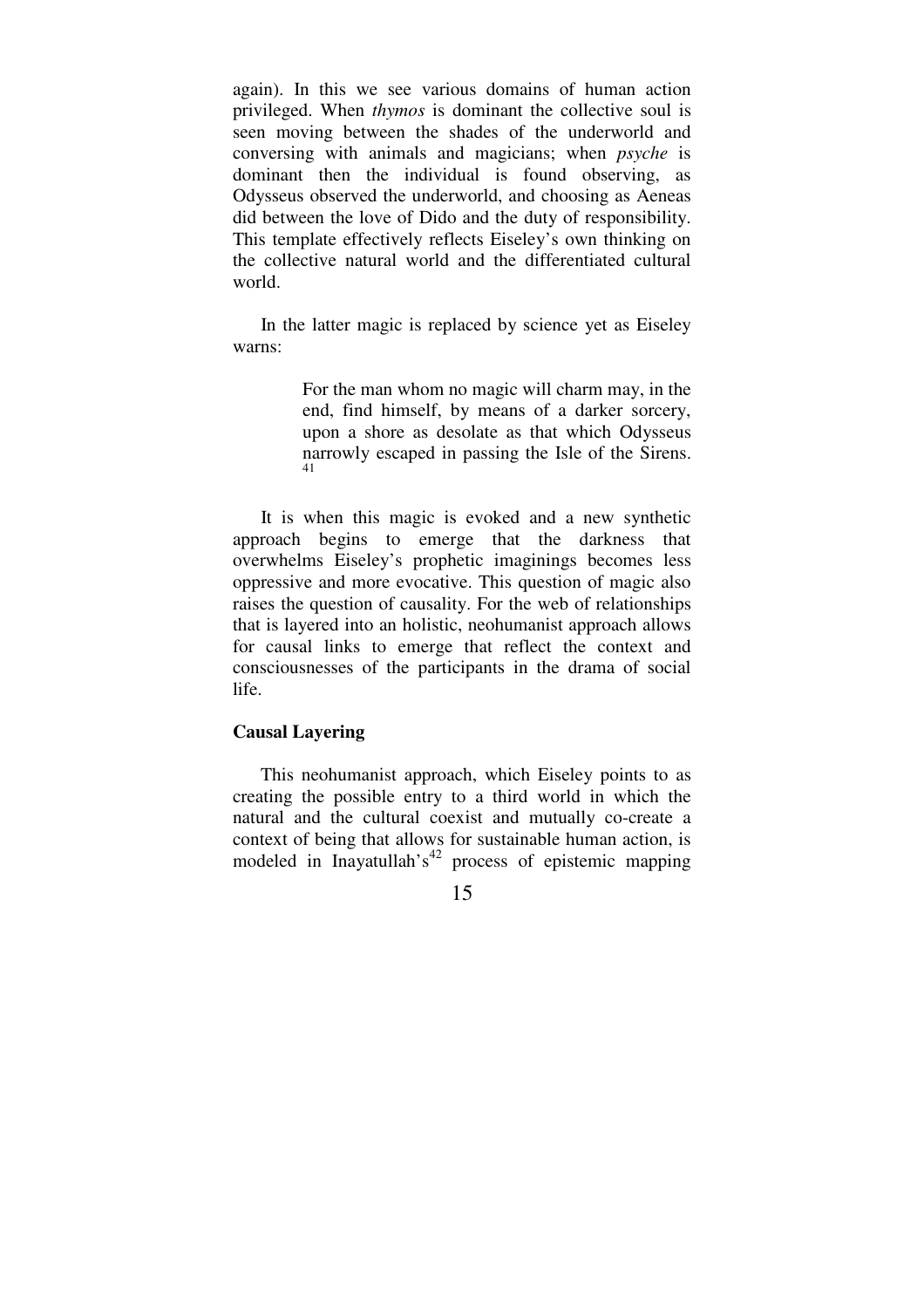called Causal Layered Analysis (CLA). In this process reality is seen as falling into four relatively coherent layers which Inayatullah calls litany, the systemic, the paradigmatic and the mythic. Each layer understands and enacts causality differently. We inhabit all layers but tend, unconsciously, to move between them. Context here is everything.

 So, in the case of the future and Eiseley's dark forebodings it could be argued that when he functions at the level of litany, when he looks at the discrete and incoherent examples of decline, anarchy, and senseless destruction that human beings engage in on a daily basis, he is bound to draw the darkest of conclusions, there is no escape from the mindless motion of human activity. As a student of culture he is also aware of the relative inability of institutions and human systems to effect deep change – they reflect a world view and simultaneously maintain it. Yet they are unaware that their world view is both contingent and malleable, the present is reality and a given. Eiseley sees the illogic that drives much systemic and institutional thinking as another higher order expression of a toxic society. There is little to be hoped for there. At the level of paradigm or world view Eiseley sees western scientific culture gripped by an inflexible materialism which divides it from the organic and the natural. Magic and myth has been reduced to experiments and theories, while control has been substituted for awe. Human beings are locked in the rigor of a heartless paradigm from which the only escape is death of both the individual and collective. Finally, when thinking mythically Eiseley is deeply poetic. His driving myth is best caught at the end of his book on Francis Bacon. In the last pages Eiseley describes being lost in the middle of a storm in the American Midwest. As the rain pelts down he hears the wheels of a large hayrick on a wooden bridge. When he tries to wave the wagon down a bolt of lightning reveals the disfigured face of the driver: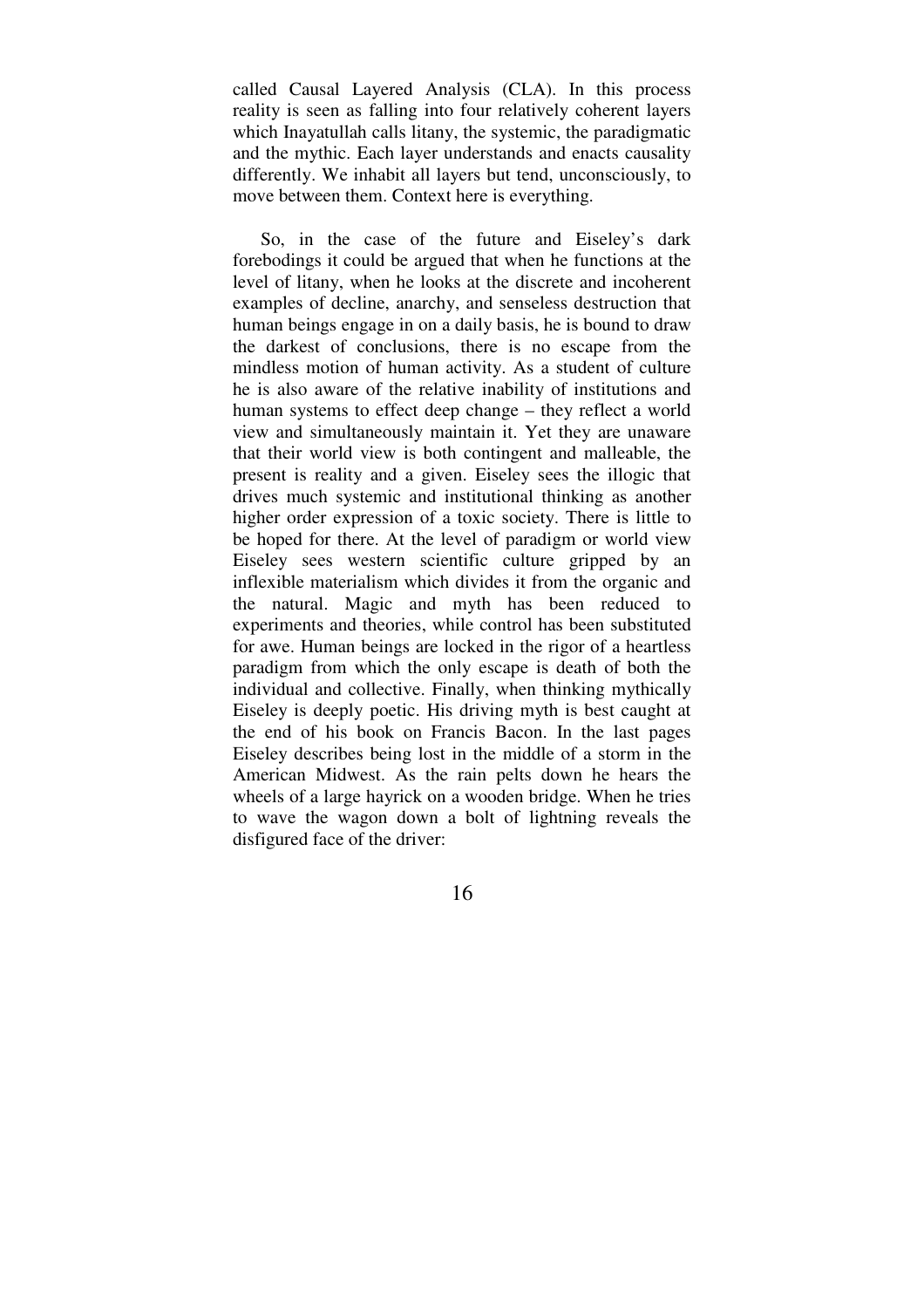In that brief, momentary glimpse within the heart of the lightning, haloed, in fact, by its wet shine, I had seen a human face of so incredible a nature as still to amaze and mystify me as to its origin. It was – by some fantastic biological exaggeration – two faces welded vertically together along the midline, like the riveted iron toys of my childhood. One side was lumpish with swollen and malign excrescences; the other shone in the blue light, pale, ethereal, and remote – a face marked by suffering, yet serene and alien to that visage with which it shared this dreadful mortal frame.  $43$ 

 In this countenance, Eiseley sees the human predicament. One in which the angelic and the lost is forever at war; forever condemned to be partial and incomplete. Thus he concludes:

> But that I saw the double face of mankind in that instant of vision I can no longer doubt. I saw man – all of us – galloping through a torrential landscape, diseased and fungoid, with that pale half-visage of nobility and despair dwarfed but serene upon a twofold countenance.<sup>44</sup>

 In this last dark imagining Eiseley holds both the mythic and the phatic as two points of a compass, in that he sees the faces as suspended dualities, representing yet another dialectical cliché – an unsolvable problematic caught forever like Tantalus pushing the rock up the hill in Tartarus. 'What endless, pointless suffering!', he seems to be saying. Yet if he played the image out, explored the myth he might have found richer more fecund readings. Could not the face be that of a Janus god? One who guards the entrance to a deeper reality of poetic dwelling, to use Heidegger's rich phrase? In choosing the dramatic, clichéd reading he over looks the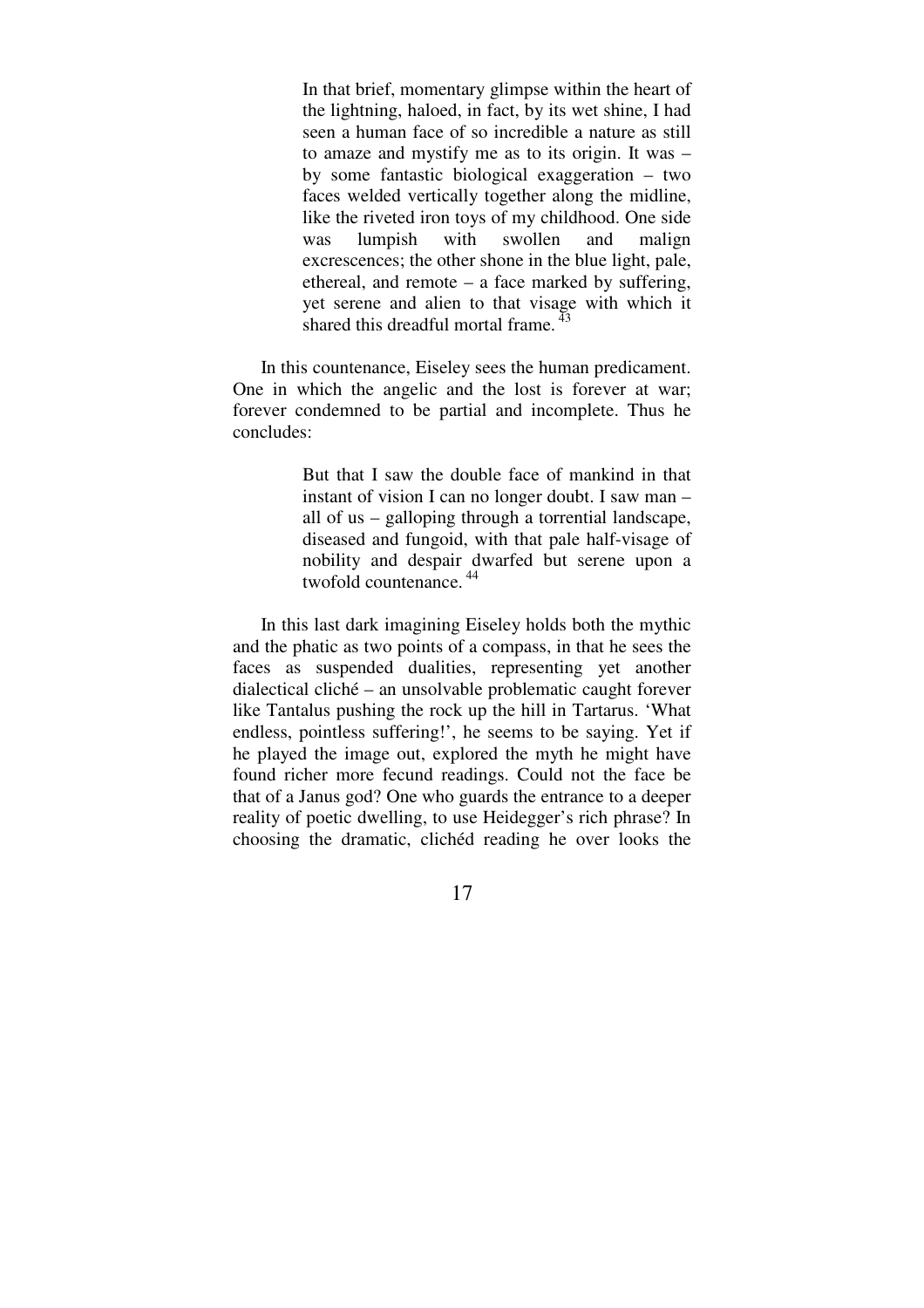invitation such an image represents. Yet, perhaps coherence is not what he is searching for.

### **Shamanic Distance**

 As with his admired Francis Bacon, Eiseley deliberately positions himself at a distance from coherent meaning. Death for him invites the question: who am I? It is a shamanic position that guarantees the open eyes of a Cassandra, one for whom one's visions will ever be denied, yet for whom the visions are also to be fulfilled. Certainly the world of Eiseley's childhood is dead. Space has collapsed as has time, yet the human condition remains to contest the ultimate conclusion that life is meaningless. In the kaleidoscope of change the one constant is the human. Yet, and here is the paradox, the human as Eiseley, in all his existential solitude cannot read the present and sees in the stars of the future only deeper alienation, deeper isolation. At this point Eiseley cries for his mother – the woman who could not hear him (for she was stone deaf) – and bereft he turns to the earth, his adoptive mother, and projects his wound, like the Fisher King, onto his 'kingdom'. The wound that he explores repeatedly in all his writings is this: the personal-universal disjunction. He is most at home when in solitary communion with nature, yet at this time he is lonely; yet when he is wrapped in the mad movement of the world, he is lost.

 Max Loreau, in a letter written around the time Eiseley was working on *The Man Who Saw Through Time*, notes of this paradoxical condition:

> In the end it is a matter of returning to animal life without renouncing thought, of reintroducing phosphorescent life into thought: it is difficult not to slip at one point or another. And all it takes is for one to indulge in these practices in solitude – every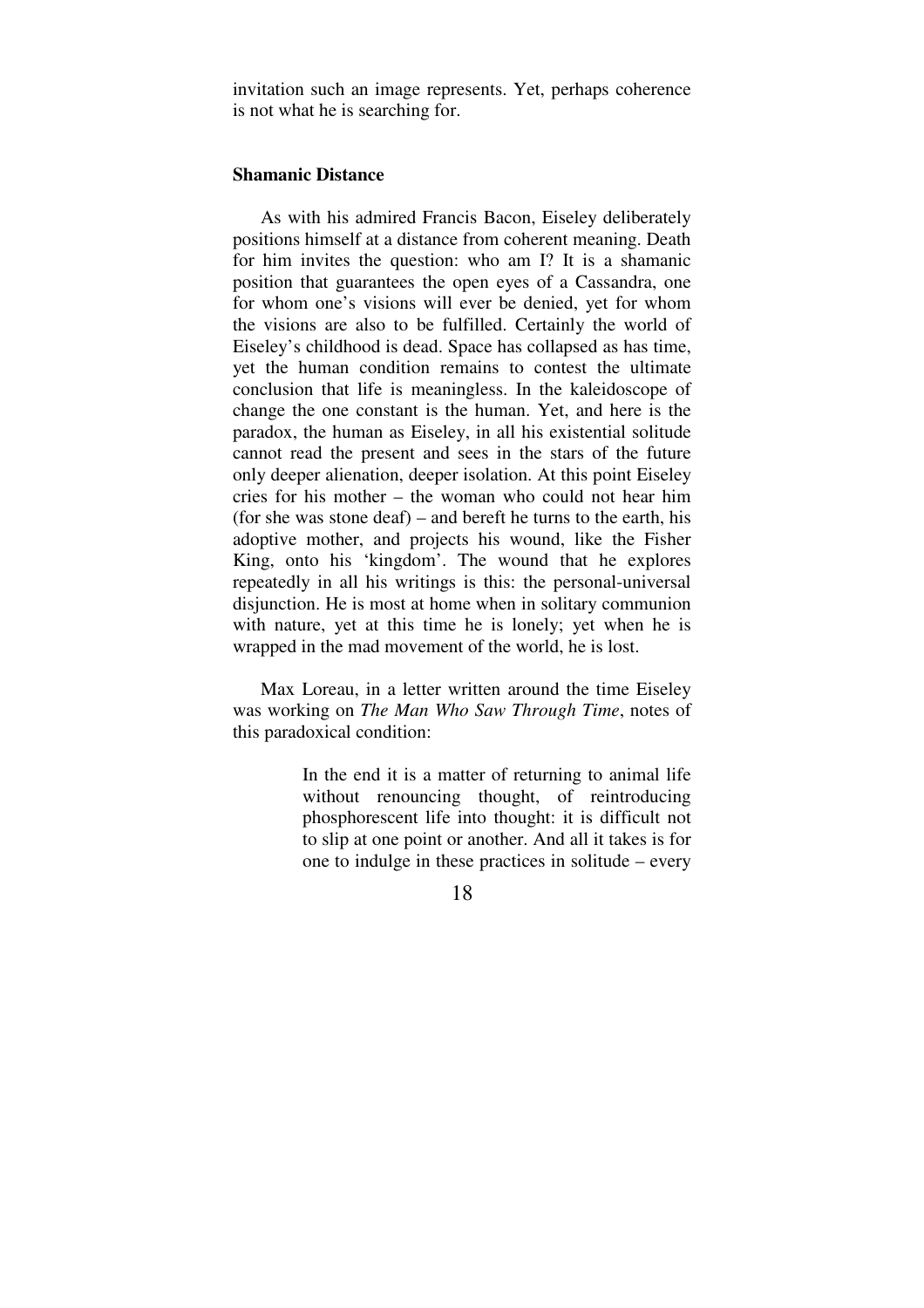theatrical dimension being suspended – and very quickly one no longer understands the others. The task is to be able to keep company with both madness and the others. And madness is so tempting for us who have learnt only to keep company with others … So tempting and so frightening.  $45$ 

 In this it is easy to see Eiseley: His failure to understand the others *in extremis*, castes him adrift in his own madness. Yet he knows his wound, he sees with it, hides it from those whom he teaches, like a treasure hidden from Scrooge. His wound is his own death, his own existential extinction and he mourns for himself and his universal other. He senses the 'phosphorescent life' that Loreau alludes to. It is what he feels lies in potential before a benighted humanity, yet to reach it he must contemplate the loss of everything. For life, an integrated being, is only possible when death has died. His shamanic soul recognizes that only at that point when the impossible, the rational extinction of rationality, is embraced that the death of death will occur. The shamanic spirit of Tantra speaks regularly of this aporia as the opening that announces liberation, not from the politics of the ego-mind but from the discourse of coherence.

 This is the Tantra of light and dark, of paradox and of the multi-causality that lies beyond causality. This is, in short, the shaman's land. One in which Eiseley is simultaneously at home and lost. This is the true state of exception explored by Giorgio Agamben<sup>46</sup>, one in which the ultimate sovereignty passes from the individual, to the collective, to a collective singularity and thence to an abstract causality; The shamanic spirit when aligned with this abstract 'outer' exception witnesses but remains silent. The beauty of CLA is that causality is seen as fluid and contextual, and that ultimate cause is placed outside the body politic and yet ownership of a relative causal possibility is available to all. Eiseley plays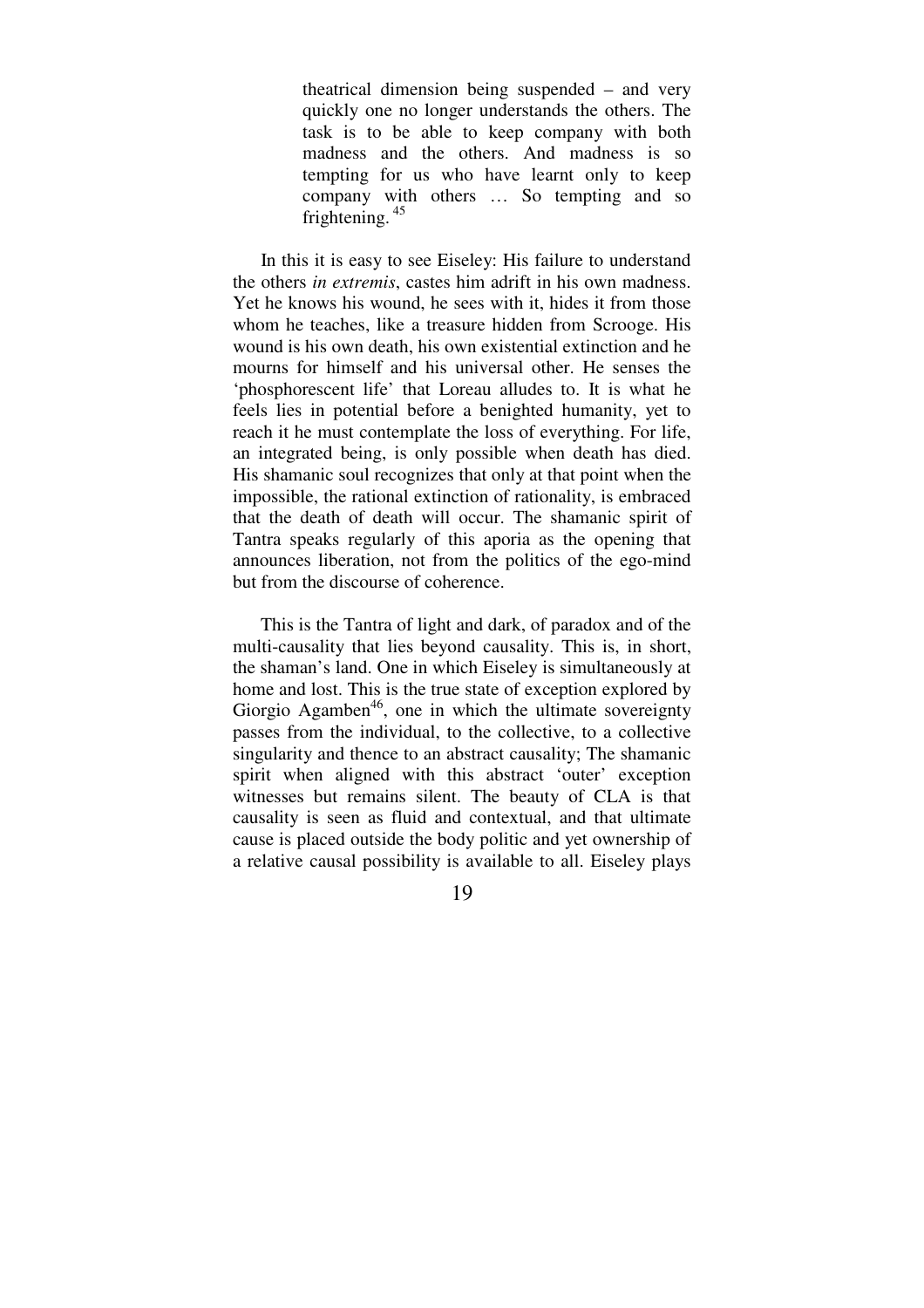hopscotch with such causal positioning and moves at times between all four layers. In all positions he is bounded by a romantic temperament which invites the madness that lies at the feet of all true romantic witnesses. Take Caspar David Friedrich's painting *Wanderer Above the Sea of Fog* as a visual metaphor for this position. Madness and awe mixed with a sense of something for ever out of reach; perhaps broken? Or wounded? Certainly dual and contested. In Tantra this is seen as the irony that we need this body to escape this body; we are in the world to transform it and ourselves, as Vivekananda reminds us. Not by hand, as modernity would have us believe, but through an inner realignment that Eiseley is a prophet of.

 The Bengali poet Rabindranath Tagore captures this tension beautifully when he sings in his *Gitanjali*: "I dive down into the depth of the ocean of forms, hoping to gain the perfect pearl of the formless."<sup>47</sup>

 The Tantric philosopher Sarkar puts it much more pragmatically but no less profoundly:

> Therefore we arrive at the paradox that *Mukti* (i.e. freedom from the bondage of *maya*) can be achieved not by a fight against *maya*, but rather through its help.  $48$

# **The Prison of the Word**

 By considering the 'death of death', not in the superficial sense of life extension, but in its mythic formulation as a witnessing for the Other – both past and future – who is outcaste beyond the civil order of Eiseley's second world of culture, we meet his Janus faced presence in ourselves. Such a positioning implies the timeless world of the wolf, to whom Eiseley dedicates his book *The Unexpected Universe*. This is the world that, to use yet another dialectical cliché, is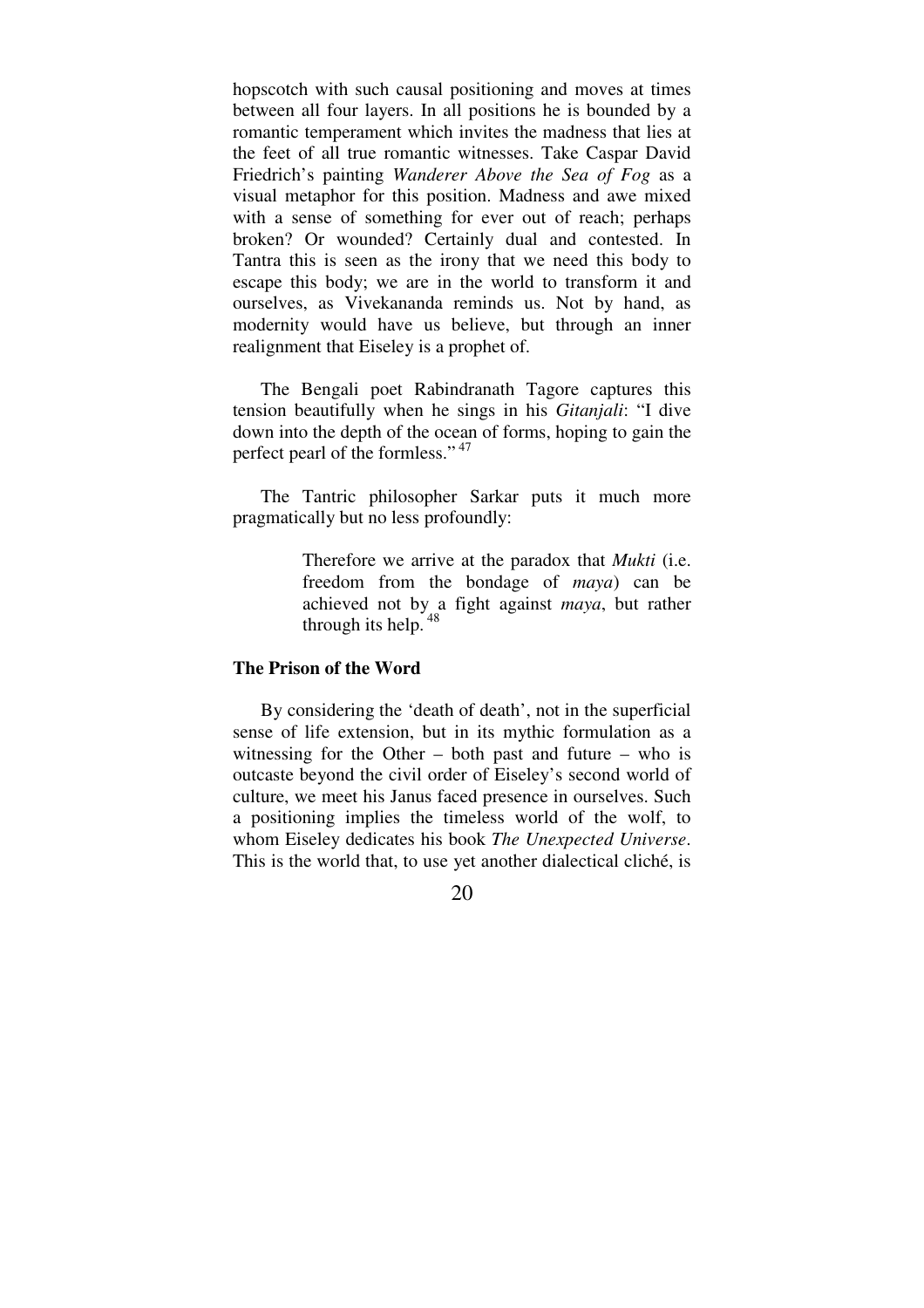both transcendent and immanent, bounded by the eternal struggle between chaos and order. It is the world of Tantra and all indigenous apprehension. Thus, the sacred walks with the profane and time is timeless. The Iroquois teacher Paula Underwood, who wrote the beautiful text *Who Speaks for Wolf?*, makes this point:

> In Native American traditions, in general, time is not even a factor. It is not even considered a real thing, but something invented by man to torment himself. Instead, in my tradition, the focus is on making very efficient use of energy. So you watch, you wait, until things seem to be falling together … and there is where you put your major effort. There is where you apply your own skills and purposes. In that way, you make maximum use of who you are in the context of what exists around you. $^{49}$

 In this sense to 'apply your own skills and purposes' is to perform one's *dharma,* the Tantric concept for a thing's essential characteristic. At the individual level, in Tantric ontology, this means to attempt to live an ethical life that benefits the collective while nurturing the spiritual core of one's being. At the collective level it is usually described in Tantric texts as the human desire for expansion: at the physical level this means movement, at the metaphysical level this means a mythic quest. All levels bring with them new challenges. Hence at the physical level movement comes to mean colonization and consumerism; at the metaphysical level we can meet fundamentalism and hegemony. One such challenge in this quest Eiseley identifies as language itself.

> No matter how far-ranging some of the mental probes that man has philosophically devised, by his own created nature he is forced to hold the specious and emerging present and transform it into words.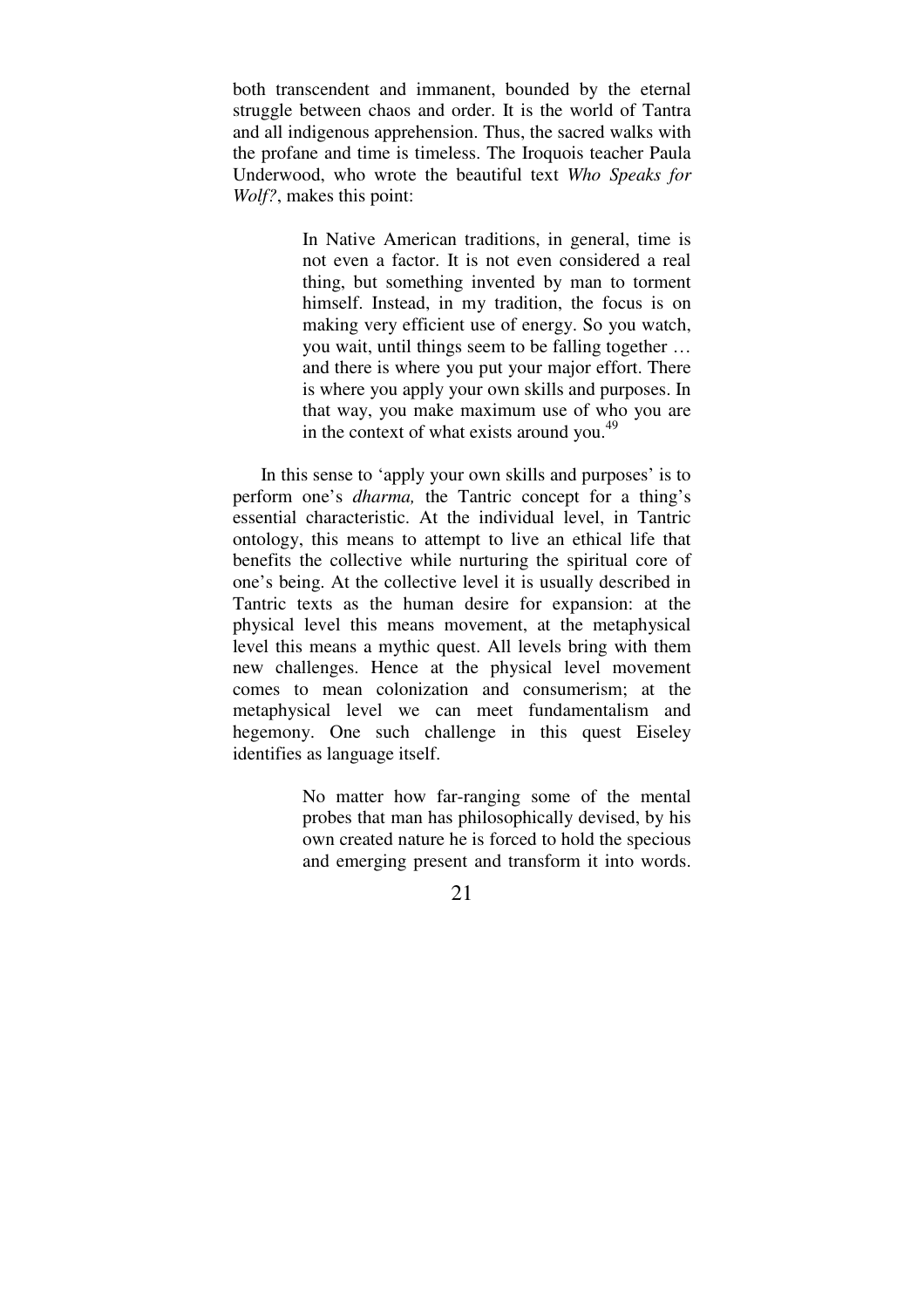The words are startling in their immediate effectiveness, but at the same time they are always finally imprisoning because man has constituted himself as a prison keeper. He does so out of no conscious intention, but because for immediate purposes he has created an unnatural world of his own, which he calls the cultural world, and in which he feels at home.  $50$ 

 For Eiseley, human *dharma* seems caught in its own web of self-actualization. As humanity found words to express the dynamism of self-awareness, a dynamism anchored in the awareness of our own finitude, we simultaneously became prisoners of our words. And not just prisoners, prison keepers too!

#### **Two Poets**

Thomas Berry sees this tension in more enabling terms:

Inherent in the human situation is the problem of keeping our cultural expression integrally related to our genetic endowment. Through our genetic endowment we maintain our intimate presence to the functioning of the earth community and to the emergent process of the universe itself. This problem of properly relating cultural coding to the imperatives of our genetic coding is the central, the immediate problem, a problem that does not exist, or exists in a minimal degree, with other species.<sup>51</sup>

 For Berry the challenge is to find a way forward – an evolutionary path – that balances both codes, the genetic and the cultural, and allows the universe to celebrate its being in our, and therefore its, self-awareness.<sup>52</sup> This integral awareness is less clearly defined in Eiseley's work. Berry acts as a poet of the cosmos, his concern is to provide a map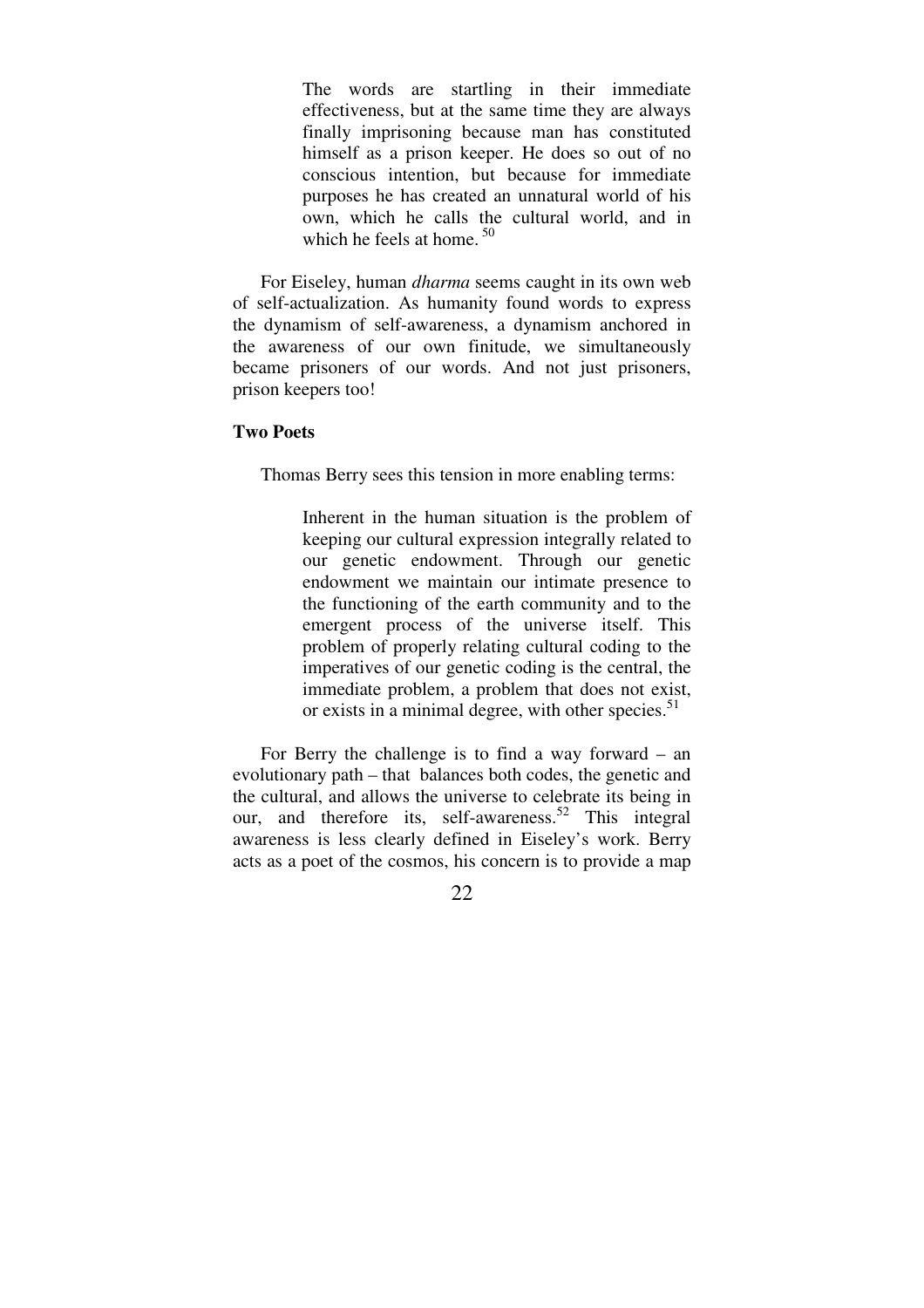to the future; Eiseley on the other hand is a poet of the microcosmos, his concern is to describe human frailty and natural particularity. For him all maps are traps.

 Keeping the universe in the background his writings focus on the universal in the particular, thus he whispers in his essay 'The Star Thrower':

> But I *do* love the world…I love its small ones, the things beaten in the strangling surf, the bird, singing, who flies and falls and is not seen again… I love the lost ones, the failures of the world. $53$

 To Eiseley it is no coincidence that the breaking of the physical atom, which has released such deadly power, occurred in the century which saw the breaking of the social 'atom' of the individual. This rise of individualism, the individual as free radical, has released immense psychophysical energy in the form of democratic-capitalism. The city walls of the ancient world have fallen and Eiseley, the man-wolf, prowls the streets, an outcaste both to the world of culture and to the world of nature.

# **In Conclusion**

Eiseley's world is a world of exception<sup>54</sup>. One in which the natural and the cultural represent two poles of the human condition. Eiseley himself is unable to abide in either and wanders between the two. This gives his particular song the resonance of a wolf's howl. There is a violence there too. He sees the risk humanity is taking, he questions the rationality behind it; he loves the higher purpose that Francis Bacon saw for science, yet he sees that which he loves – science – turned to produce weapons of mass destruction and systematically destroying the world that sustains us. He feels betrayed and abandoned as a result.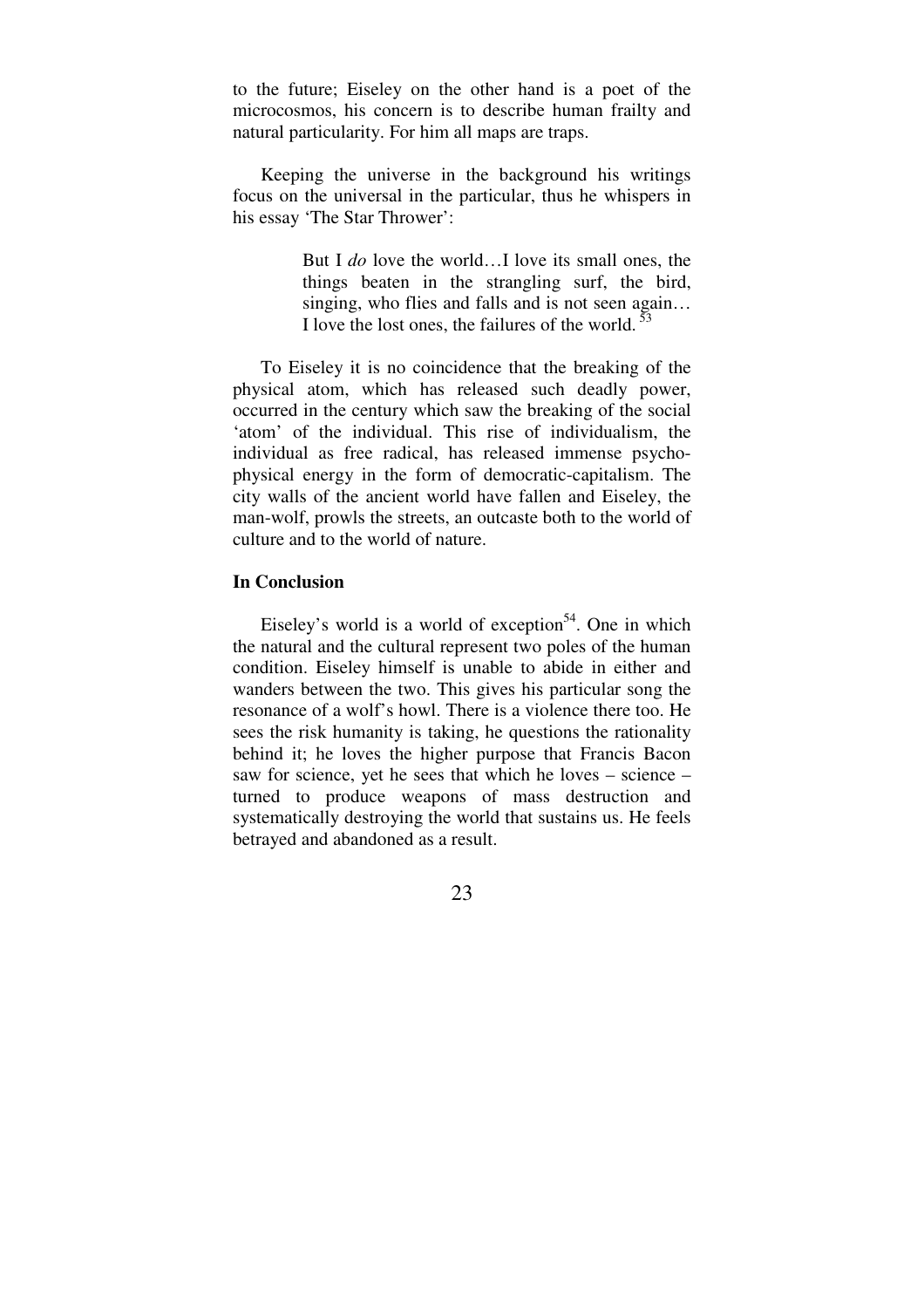So his wound, his betrayal and abandonment feed his vision: one that belongs to the outsider on the inside. His shamanic posture is palpable, he runs his search for meaning through personal experience. For him the great maps are ways to error. He finds truth in the minutiae of life. Death for him becomes an invitation as he has died, yet is not yet dead. He is as insubstantial as a dream:

> My flesh, my own seemingly unique individuality, was already slipping like flying mist … away from the little parcel of my bones.<sup>55</sup>

For him meaning and incoherence co-exist<sup>56</sup>, arising from the aspirations, fears and dreams of the human quest. Some wish to find meaning in the beauty of a rose, while others point to the diseased and tortured world and say, 'There is no God!' For Eiseley, the paradox is that there is room for both. His task is to both announce and mourn: thus he declares our finitude, our vulnerability and our terrible danger while mourning the loss of innocence and the passing of the human experiment. It is this ambivalence and the anxiety that drives it that brings to Eiseley's words and world such a trembling passion. He, the half-wolf cast out, fears the rise of the Frenris-wolf of Viking legend, the world devourer "waiting his moment under the deep-buried rocket silos of today".<sup>57</sup>

 Standing against this spectacle of ultimate ruin is the frail human phantom of his imagination, hoping for the best, fearing the worst. Yet, shaman as he is, he calls us to account. He does so with deep compassion, with love. "More rarely and more beautifully, perhaps, the profound mind in the close prison projects infinite love in a finite room".  $58$ Certainly the show is not over, the struggle for the future begins today.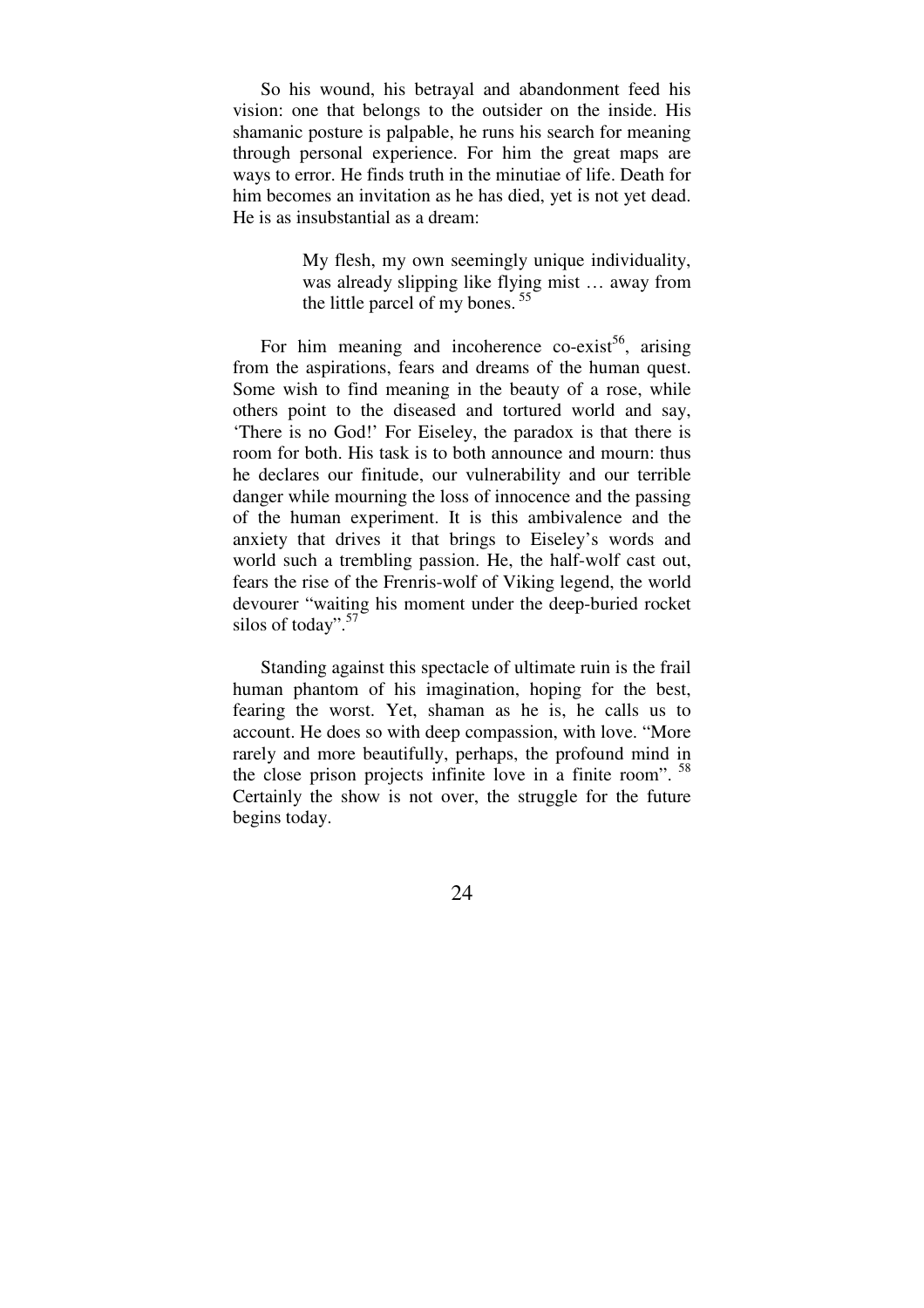Man is himself, like the universe he inhabits, like the demoniacal stirrings of the ooze from which he sprang, a tale of desolations. He walks in his mind from birth to death the long resounding shores of endless disillusionment. Finally, the commitment to life departs or turns to bitterness. But out of such desolation emerges the awesome freedom to choose – to choose beyond the narrowly circumscribed circle that delimits the animal being. In that widening ring of human choice, chaos and order renew their symbolic struggle in the role of titans. They contend for the destiny of the world. $59$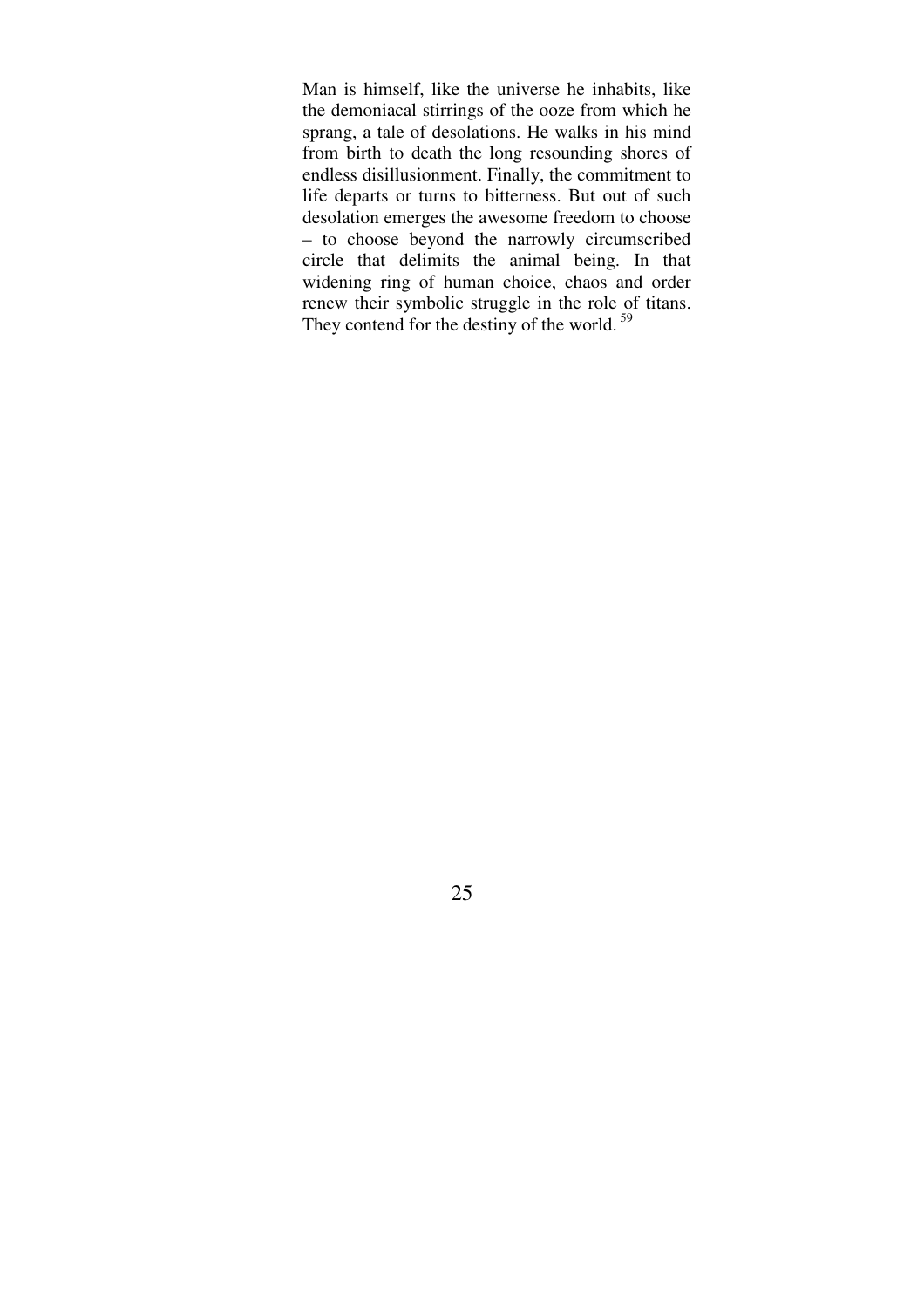# **Bibliography**

Agamben, G. (1998). *Homo Sacer: Sovereign Power and Bare Life* (D. Heller-Roazen, Trans.). Stanford, CA: Stanford University Press.

Anandamurti. (1992). *Subhasita Samgraha* (Vol. 19).

Calcutta: Ananda Marga Publications.

Berry, T. (1990). *The Dream of the Earth*. San Francisco: Sierra Club Books.

Berry, W. (1998). *The Selected Poems of Wendell Berry*. New York: Counterpoint.

Borradori, G. (2003). *Philosophy in a Time of Terror: Dialogues with Jurgen Habermas and Jacques Derrida*. Chicago: The University of Chicago Press.

Butler, J. (2004). *Precarious Life: The Powers of Mourning and Violence*. London & New York: Verso.

Dallmayr, F. (2002). *Dialogue Among Civilizations: Some Exemplary Voices*. New York: Palgrave Macmillan.

Dawkins, R. (2006). *The God Delusion*. London: Bantam Books.

Derrida, J. (2003). *The Work of Mourning*. Chicago & London: The University of Chicago Press.

Eiseley, L. (1962). *The Mind as Nature*. New York: Harper and Row.

Eiseley, L. (1969/1994). *The Unexpected Universe*. New York: Harcourt Brace & Co.

Eiseley, L. (1970/1998). *The Invisible Pyramid*. Lincoln: University of Nebraska Press.

Ginzburg, C. (2002). *Wooden Eyes: Nine Reflections on Distance*. London & New York: Verso.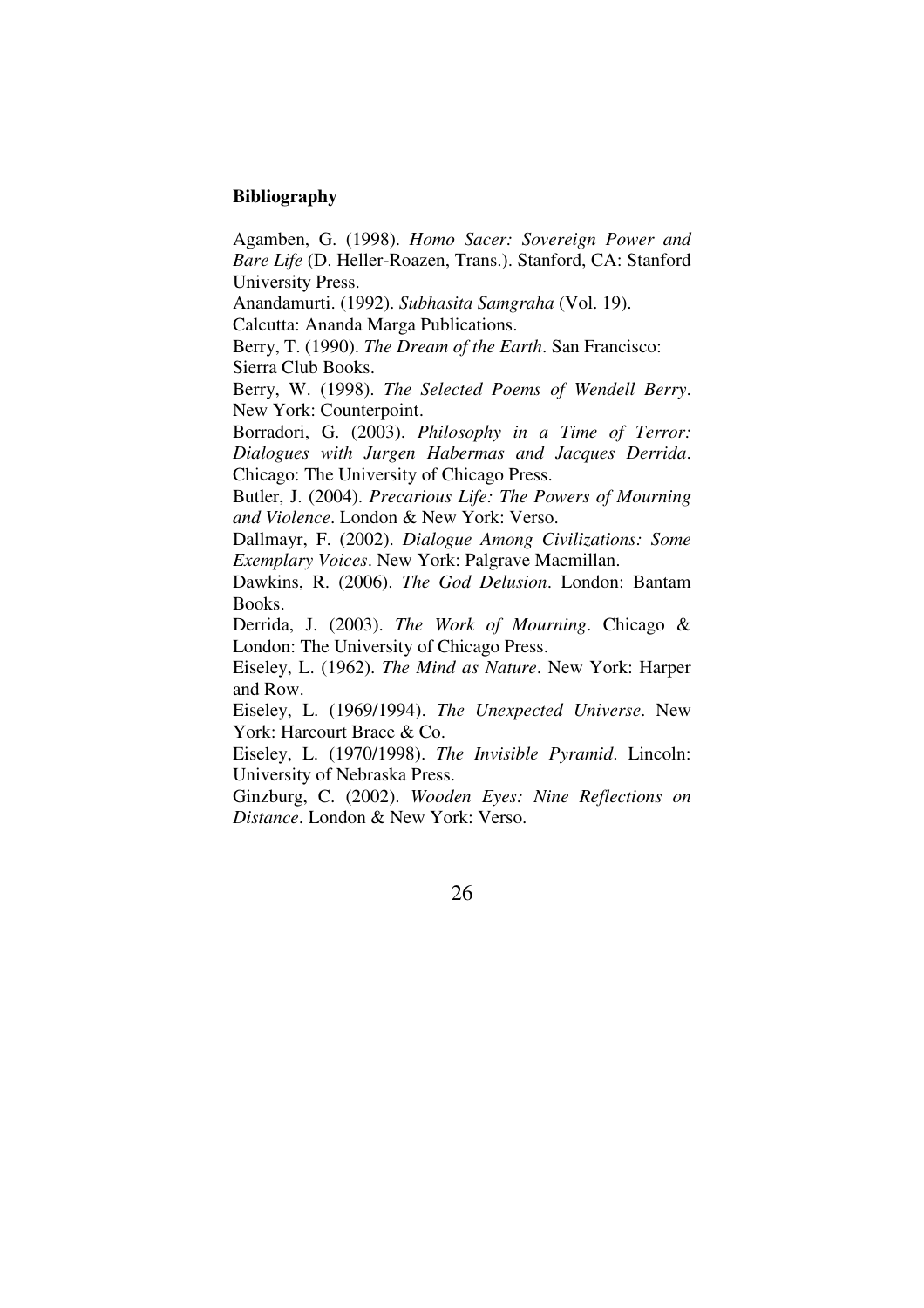Giri, A. K. (2006). *New Horizons of Social Theory: Conversations, Transformations and Beyond*. Jaipur: Rawat Publications.

Inayatullah, S. (Ed.). (2004). *The Causal Layered Analysis (CLA) Reader: Theory and Case Studies of an Integrative and Transformative Methodology*. Tamsui, Taiwan: Tamkang University Press.

Inayatullah, S., Bussey, M., & Milojevic, I (Ed.). (2006). *Neohumanist Futures Education: Liberating the Pedagogical Intellect.* Tamsui: Taiwan: Tamkang University Press.

Jamison, A. (2001). *The Making of Green Knowledge: Environmental Politics and Cultural Transformation*. Cambridge: Cambridge University Press.

Kluger, J. (2007) "The Greatest Show in Space", in *Time Magazine*, May 21, 2007, p. 46-47.

Kristeva, J (2002) *Revolt, She Said*, Semiotext(e) Foreign Agents Series, Los Angeles.

Most, G., W. (1993). A Cock for Asclepius. *Classical Quarterly, 43*(1), 96-111.

Reeve, C. D. C. (2002). *The Trials of Socrates: Six Classic Texts*. Indianaplois/Cambridge: Hacket Publishing Co.

Schleifer, R. (1993). Walter Benjamin and the Crisis of Representation: Multiplicity, Meaning, and the Athematic Death. In S. W. Goodwin, and Bronfen, E. (Ed.), *Death and Representation*. Baltimore & London: The John Hopkins University Press.

Slaughter, R. A., with Bussey, M. (2005). *Futures Thinking for Social Foresight*. Tamsui, Taiwan: Tamkang University Press.

Sontag, S. (2003). *Regarding the Pain of Others*. New York: Picador.

Tagore, R. (1913). *Gitanjali* (W. B. Yeats, Trans.). London: Macmillan.

Thompson, W. I. (2004). *Self and Society: Studies in the Evolution of Consciousness*. Charlottesville, VA: Imprint Academic.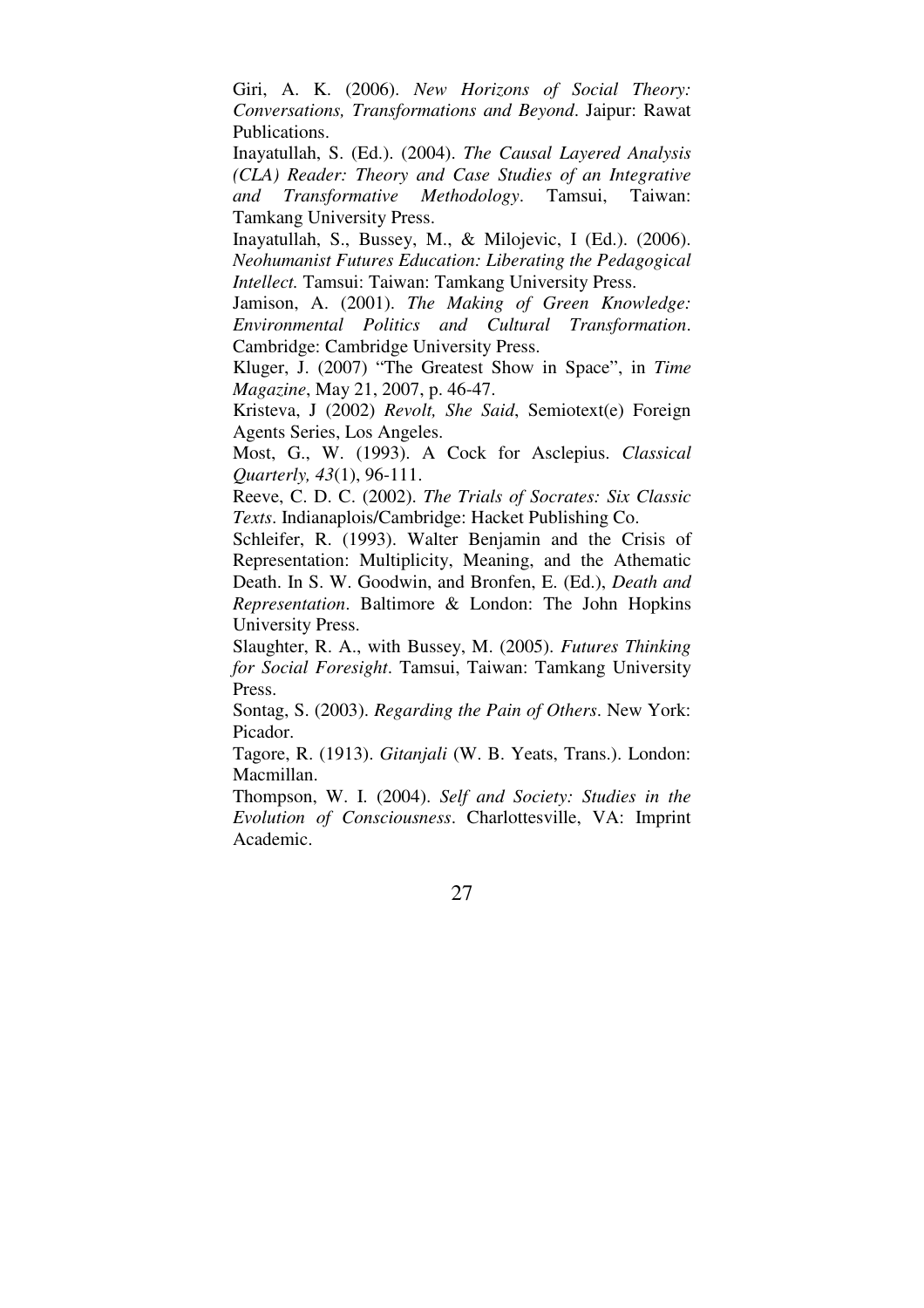Underwood, P. (1998). Clan Mothers in the Twenty-first Century. In M. J. Ryan (Ed.), *The Fabric of the Future: Women Visionaries of Today Illuminate the Path to Tomorrow*. Berkeley, CA: Conari Press.

# **Endnotes**

1. Dawkins, R. (2006). *The God Delusion*. London: Bantam Books.

2. Quoted in Giri, A. K. (2006). *New Horizons of Social Theory: Conversations, Transformations and Beyond*. Jaipur: Rawat Publications, p.5-6.

3. Kristeva, J (2002) *Revolt, She Said*, Semiotext(e) Foreign Agents Series, Los Angeles, p.112.

4. Derrida in Borradori, G. (2003). *Philosophy in a Time of Terror: Dialogues with Jurgen Habermas and Jacques Derrida*. Chicago: The University of Chicago Press p.92.

5. Berry, W. (1998). *The Selected Poems of Wendell Berry*. New York, Counterpoint, p.135.

6. Eiseley, L. (1970/1998). *The Invisible Pyramid*. Lincoln: University of Nebraska Press, p. 21.

7. Kluger, J. (2007) "The Greatest Show in Space", in *Time Magazine*, May 21, 2007, p. 46-47, p.46.

8. Eiseley, *op cit*, p. 56.

9. *ibid*, pp. 70-71.

10. Ginzburg, C. (2002). *Wooden Eyes: Nine Reflections on Distance*. London & New York: Verso, p. 172.

11. Adorno quoted in, Schleifer, R. (1993). Walter Benjamin and the Crisis of Representation: Multiplicity, Meaning, and the Athematic Death. In S. W. Goodwin, and Bronfen, E. (Ed.), *Death and Representation*. Baltimore & London: The John Hopkins University Press, p.317.

12. Eiseley, *op cit*, p.109.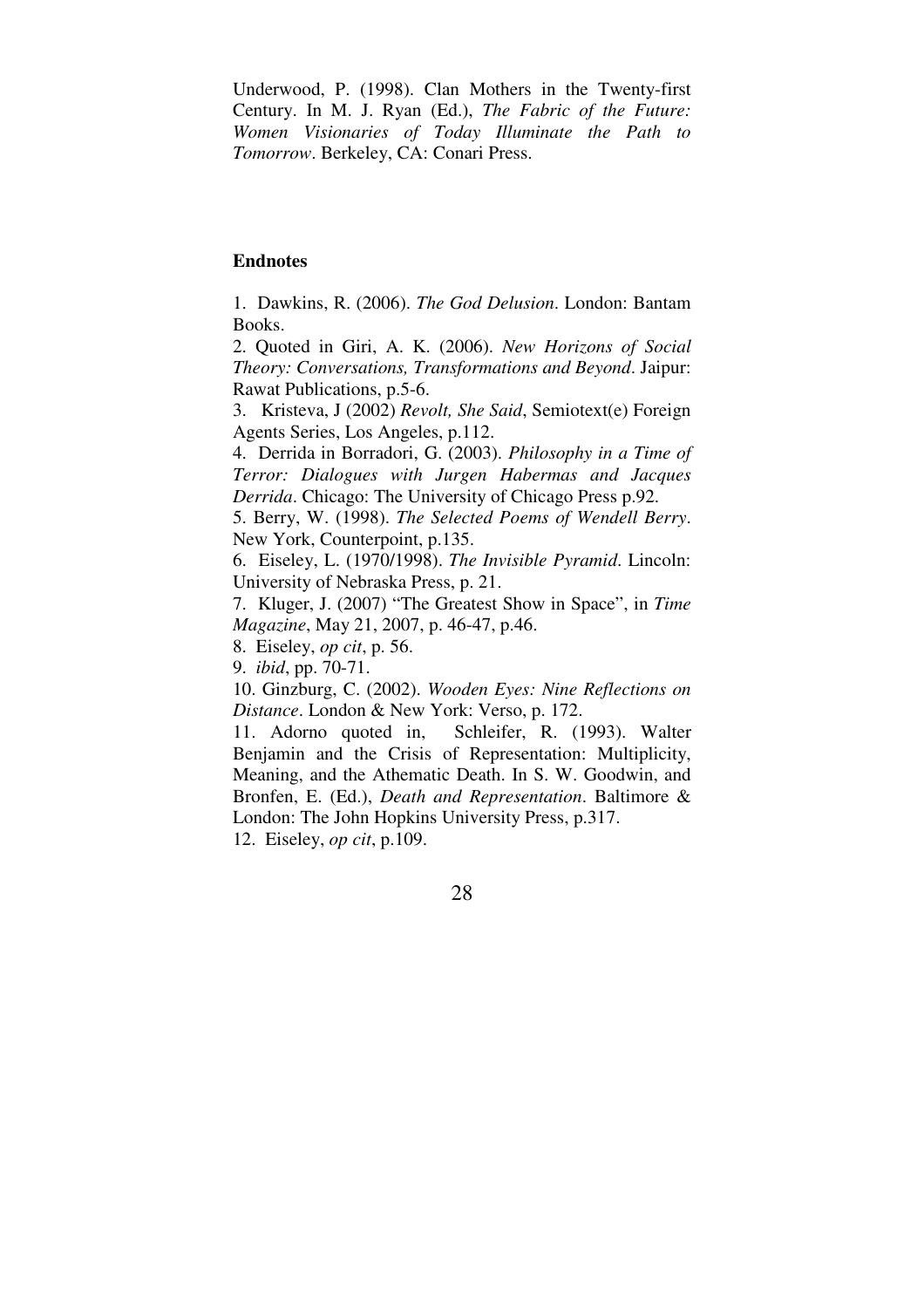13. Eiseley, L. (1962). *The Mind as Nature*. New York: Harper and Row, p.55.

14. Eiseley, *The Invisible Pyramid*, p.2.

15. See Plato's *Phaedo* 115b1 – 118a17 in Reeve, C. D. C. (2002). *The Trials of Socrates: Six Classic Texts*. Indianaplois/Cambridge: Hacket Publishing Co.

16. See http://img.youtube.com/vi/G3v-OCYYIuM/2.jpg

17. Sontag, S. (2003). *Regarding the Pain of Others*. New York: Picador, p. 59.

18. Ibid, p. 60

19. Butler, J. (2004). *Precarious Life: The Powers of Mourning and Violence*. London & New York: Verso.

20. This is the point Derrida makes in Borradori's interview: page 89.

21. Borradori, *op cit*, p. 87.

22. Butler, *op cit*, p. 150-151.

23. Eiseley, L. (1969/1994). *The Unexpected Universe*. New York: Harcourt Brace & Co, p. 6

24. *ibid*, p. 4.

25. Eiseley, *The Invisible* Pyramid, p. 27.

26. *ibid*, p. 18.

27. Most, G., W. (1993). A Cock for Asclepius. *Classical Quarterly, 43*(1), 96-111.

28. *ibid*, p. 110.

29. Eiseley, *The Unexpected* Universe, p.170-171; see also *The Invisible Pyramid*, p.48).

30. He develops this analogy at length in his essay 'The Ghost Continent' in (Eiseley, 1969/1994, p. 3ff).

31. Slaughter, R. A., with Bussey, M. (2005). *Futures Thinking for Social Foresight*. Tamsui, Taiwan: Tamkang University Press.

32. Interview with Benny Hinn on a TV program aired on March 22, 2007.

33. *ibid,* p. 14. Italics in the original.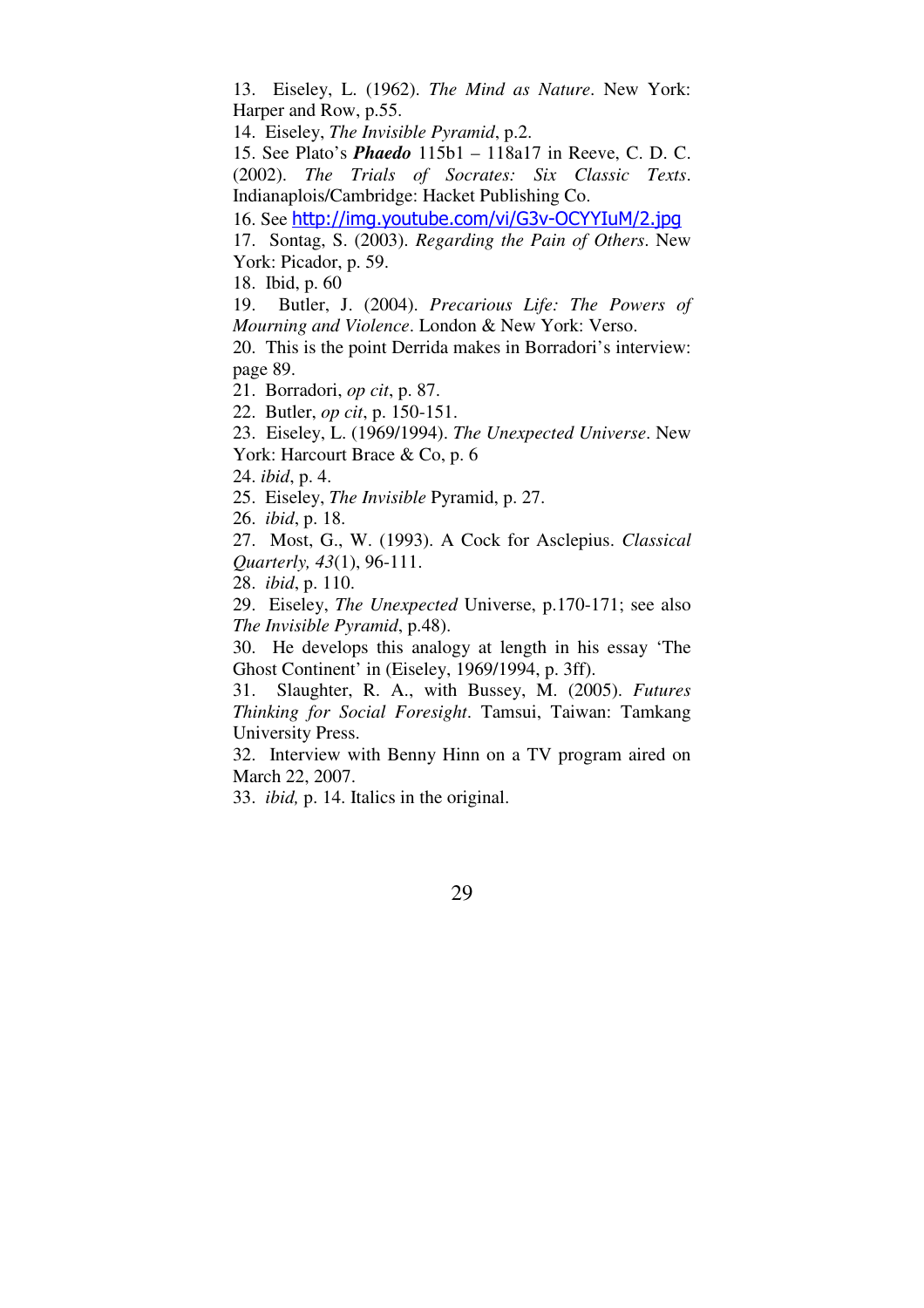34. Jamison, A. (2001). *The Making of Green Knowledge: Environmental Politics and Cultural Transformation*. Cambridge: Cambridge University Press, p. 83.

35. Eiseley, *The Unexpected Universe*, pp. 144-145.

36. *ibid*, p. 155.

37. Inayatullah, S., Bussey, M., & Milojevic, I (Ed.). (2006). *Neohumanist Futures Education: Liberating the Pedagogical Intellect.* Tamsui: Taiwan: Tamkang University Press.

38. See: Dallmayr, F. (2002). *Dialogue Among Civilizations: Some Exemplary Voices*. New York: Palgrave Macmillan; Giri, *op cit.*

39. Eiseley, *The Unexpected Universe*, p. 6.

40. Thompson, W. I. (2004). *Self and Society: Studies in the Evolution of Consciousness*. Charlottesville, VA: Imprint Academic.

41. Eiseley, *op cit,* p. 8.

42. Inayatullah, S. (Ed.). (2004). *The Causal Layered Analysis (CLA) Reader: Theory and Case Studies of an Integrative and Transformative Methodology*. Tamsui, Taiwan: Tamkang University Press.

43. Eiseley, L. (1973) *The Man Who Saw Through Time*, new York: Scribner, p. 114.

44. *ibid*, p. 115.

45. Quoted in Derrida, J. (2003). *The Work of Mourning*. Chicago & London: The University of Chicago Press, p. 101.

46. Agamben, G. (1998). *Homo Sacer: Sovereign Power and Bare Life* (D. Heller-Roazen, Trans.). Stanford, CA: Stanford University Press.

47. Tagore, R. (1913). *Gitanjali* (W. B. Yeats, Trans.). London: Macmillan, p. 91.

48. Sarkar, in his spiritual pen name: Shrii Shrii

Anandamurti. (1992). *Subhasita Samgraha* (Vol. 19).

Calcutta: Ananda Marga Publications, p. 39.

49. Underwood, P. (1998). Clan Mothers in the Twenty-first Century. In M. J. Ryan (Ed.), *The Fabric of the Future: Women Visionaries of Today Illuminate the Path to Tomorrow*. Berkeley, CA: Conari Press, p. 154.